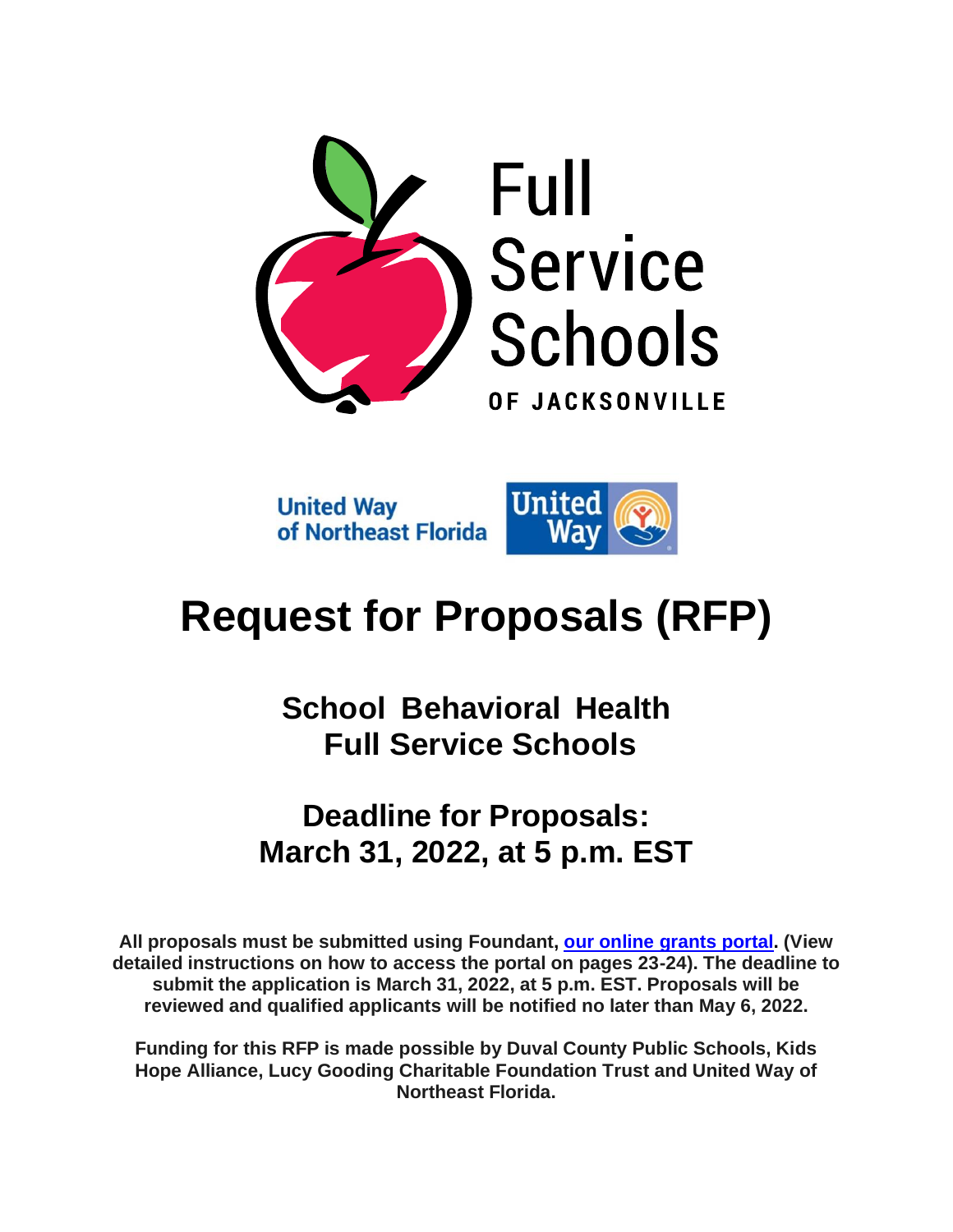## **Funding Opportunity Introduction**

#### **UNITED WAY OF NORTHEAST FLORIDA**

United Way of Northeast Florida (United Way) is one of the oldest United Ways in the state of Florida. Since its inception 98 years ago, United Way has focused on changing lives for the better. What began in 1924 when 1,000 Duval County citizens assembled in downtown Jacksonville to help care for vulnerable fellow citizens is now a regional movement involving people from all walks of life in Duval, Baker, Clay, Nassau and northern St. Johns counties. While our strategies have changed through the years, our commitment has not. We continue to reach for our ultimate goal – to provide leadership, resources, and focus to change lives in our community by creating sustainable improvements in comprehensive basic needs, financial wellbeing, and racial equity and social justice.

We recognize to have lasting, more targeted impact, we need to address the underlying causes of issues rather than their symptoms and to coordinate resources in collaboration with community partners. After extensive analysis and research, it is clear helping students in need of mental and behavioral health services is a critical issue for Northeast Florida.

**United Way Vision:** We envision a community of opportunity where everyone has hope and can reach their full potential.

**United Way Mission:** Solve our community's toughest challenges by connecting people, resources and ideas.

#### **NOTICE OF REQUEST FOR PROPOSALS**

On March 7, 2022, United Way launched this RFP for Full Service Schools mental and behavioral health services to implement and deliver mental and behavioral health therapy that will promote positive mental health and social-emotional outcomes for students in Duval County Public Schools. Providers selected for funding/awarded contracts as a result of this RFP will provide mental health therapy and support services to Duval County Public Schools children/youth within the school setting.

#### **AVAILABLE FUNDING**

The total funding allocated for this RFP will not exceed \$5,533,000. It is expected Providers will identify additional resources in the form of Medicaid billing, private insurance billing, interns, partnerships, etc. to contribute to the successful implementation of the services included in the RFP. Providers will be expected to describe how they will operationalize these additional resources into their service delivery. United Way will award one (1) contract for all therapeutic and behavioral services per Full Service School feeder pattern rather than a variety of Providers per feeder pattern (See Joint Proposals Section). The funding breakdown by feeder pattern is included in **Exhibit 1**.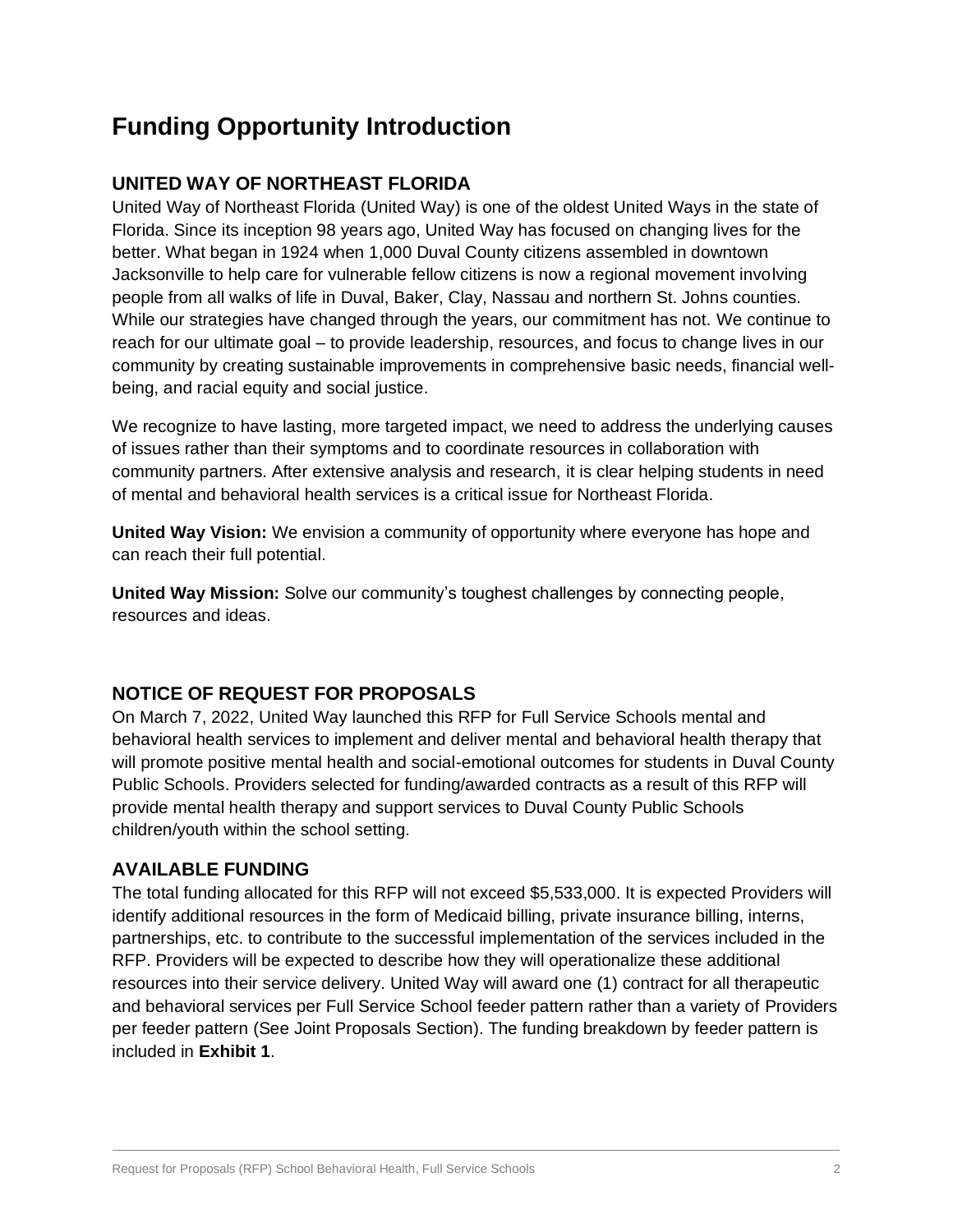Regardless of a Provider's score or breadth of proposed services, if awarded funds from United Way, a Provider must begin the contracting process, which may include reframing the proposed scope of services, adjusting the budget, or any other changes necessary to comply with the requirements of this RFP and the final contract.

#### **ELIGIBLE PROVIDERS**

Eligible Providers may be governmental entities, for-profit and not-for-profit organizations. Providers should be currently qualified to conduct business in the State of Florida, under the laws of Florida per Chapter 607; F.S., and must be qualified to conduct business on or before the service and contract start date(s). Eligible Providers must remain qualified to conduct business in the State of Florida for the duration of their service award. All Providers must be Medicaid Providers.

No Provider may apply, directly or indirectly, through any agent, affiliate, or other individual or entity. Any such proposal for funding will be considered non-compliant for this competitive RFP and will be ineligible for funding whenever such determination is made during the contract processes. The Provider submitting the proposal must be the entity that intends to provide the proposed service(s) and the proposal may include subcontracted agreements. The eligible Provider must manage the proposed budget for which funding is sought. If the eligible Provider is a subsidiary of another entity, the relationship should be disclosed.

#### **JOINT PROPOSALS**

When multiple Providers submit a joint proposal(s) in response to the RFP, a single Provider shall be identified as the Lead Provider. If offering a joint proposal, the Lead Provider must include the names and addresses of all parties of the joint proposal. The Lead Provider shall execute any contract(s), complete the required documentation and have overall and complete accountability to resolve any dispute arising within the contract. Only a single proposal for the same proposed services being delivered by the same collaborative group, submitted as one proposal, is acceptable. The Lead Provider shall be responsible for responding to this RFP. Lead Provider responsibilities shall include but are not limited to the following: overall contract administration, oversight and facilitation of the desired deliverables. The Lead Provider shall also prepare and present a consolidated invoice(s) for services performed.

#### **SERVICE DATES**

The anticipated start date for successfully negotiated contracts awarded through this RFP is July 1, 2022. The initial contract term will be effective July 1, 2022, through June 30, 2023.

The standard contract term is 12 months. Contracts awarded as part of this RFP may be renewed for two (2) additional twelve-month terms for a total of three (3) years of funding. The option to renew a contract shall be at the sole discretion of United Way.

Subsequent renewal periods may be subject to renegotiated activity requirements, performance measures, and contractual terms and are contingent upon acceptable performance and availability of funds. The funding of service contracts awarded as a result of this RFP is expressly contingent upon the renewal of annual contracts between United Way, Kids Hope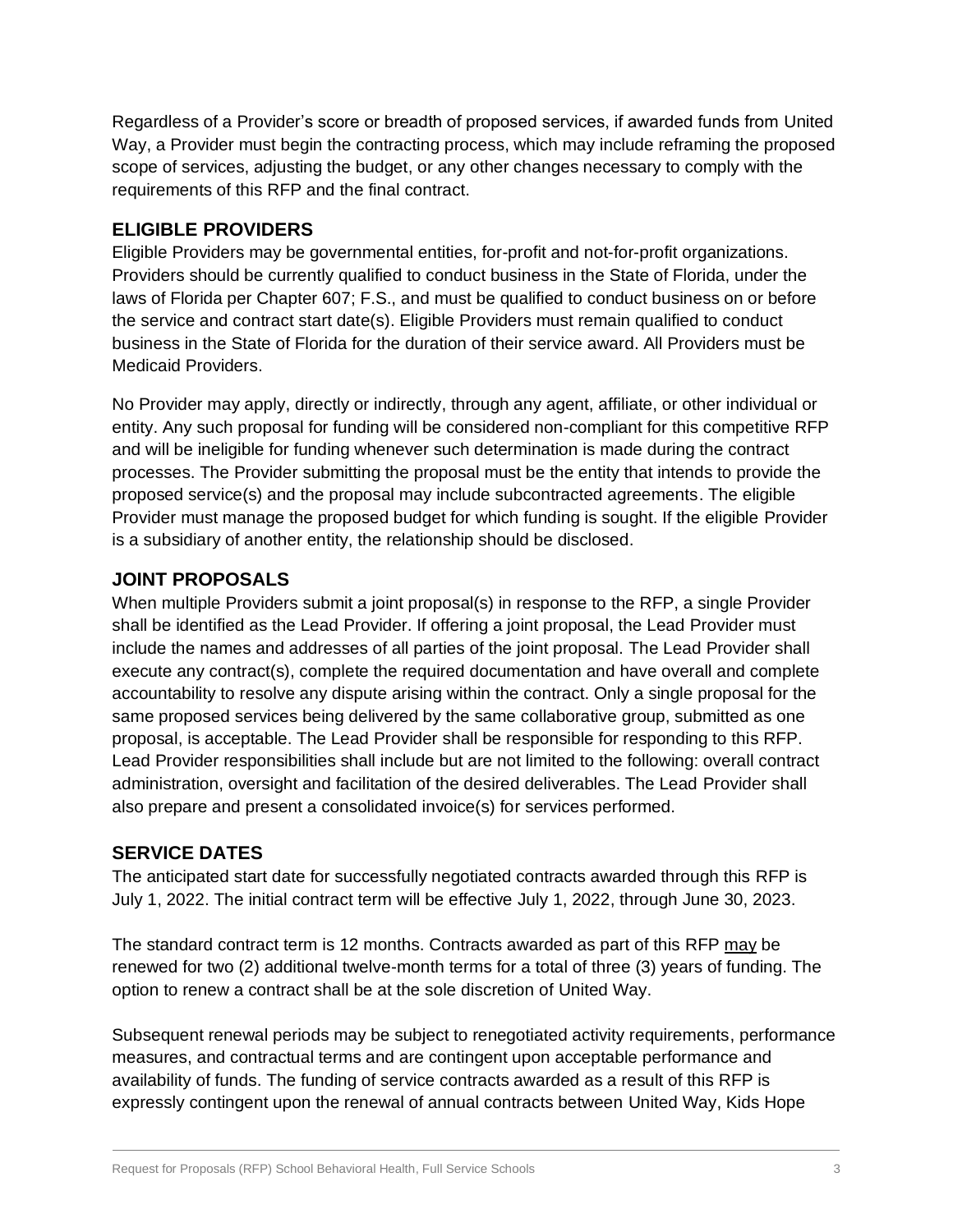Alliance and Duval County Public Schools at a funding rate sufficient to support the awarded service contracts in United Way's sole discretion.

#### **REQUEST FOR PROPOSALS TIMETABLE**

All dates set forth below are subject to change by United Way in its sole discretion.

| Event                 | <b>Date/Due Date</b> |
|-----------------------|----------------------|
| <b>Release of RFP</b> | 3/7/2022-3/31/2022   |

#### **RFP Information Sessions**

Workshops:

- 1. March 11, 2022 9:00 10:00 a.m. EST **[REGISTER HERE](https://us02web.zoom.us/meeting/register/tZUtc-CgqDIuEtwaZHAL5jNFrp4OONKCQ7Hn)**
- 2. March 15, 2022 3:00 4:00 p.m. EST **[REGISTER HERE](https://us02web.zoom.us/meeting/register/tZUuc-qrrz8tHNYraITzdAy5TdT0OHRbplhE)**

**Project Date July 1, 2022 - June 30, 2025**

**Deadline to Submit Application 3/31/2022 by 5 p.m. EST**

## **Funding Opportunity Description**

#### **HISTORY AND BACKGROUND OF FULL SERVICE SCHOOLS**

The full service school movement originated in the early 1900s to address holistically the myriad of social issues that affect impoverished and at-risk children and youth through the central coordination of services within the school systems. Formalized in 1974 with the federal Community Schools Act, the first statewide initiative was launched in 1987 with the purpose to integrate a range of services in one central location at or near schools. The vision was a "onestop shop" that removes the barriers that young people face in accessing needed social services. In 1990, the Florida legislature passed the Full-Service School Act calling for an integration of multiple services (health, social services, extended learning programs, etc.) in convenient locations to ensure children and youth received the necessary physical, emotional and educational supports for optimal learning as well as to foster lateral coordination of service delivery to children and families among schools and local agencies.

Full Service Schools of Jacksonville is a collaborative partnership of Duval County Public Schools, Kids Hope Alliance, Duval County Health Department, Ascension St. Vincent's Mobile Health, Lucy Gooding Charitable Foundation Trust, Baptist Health and United Way of Northeast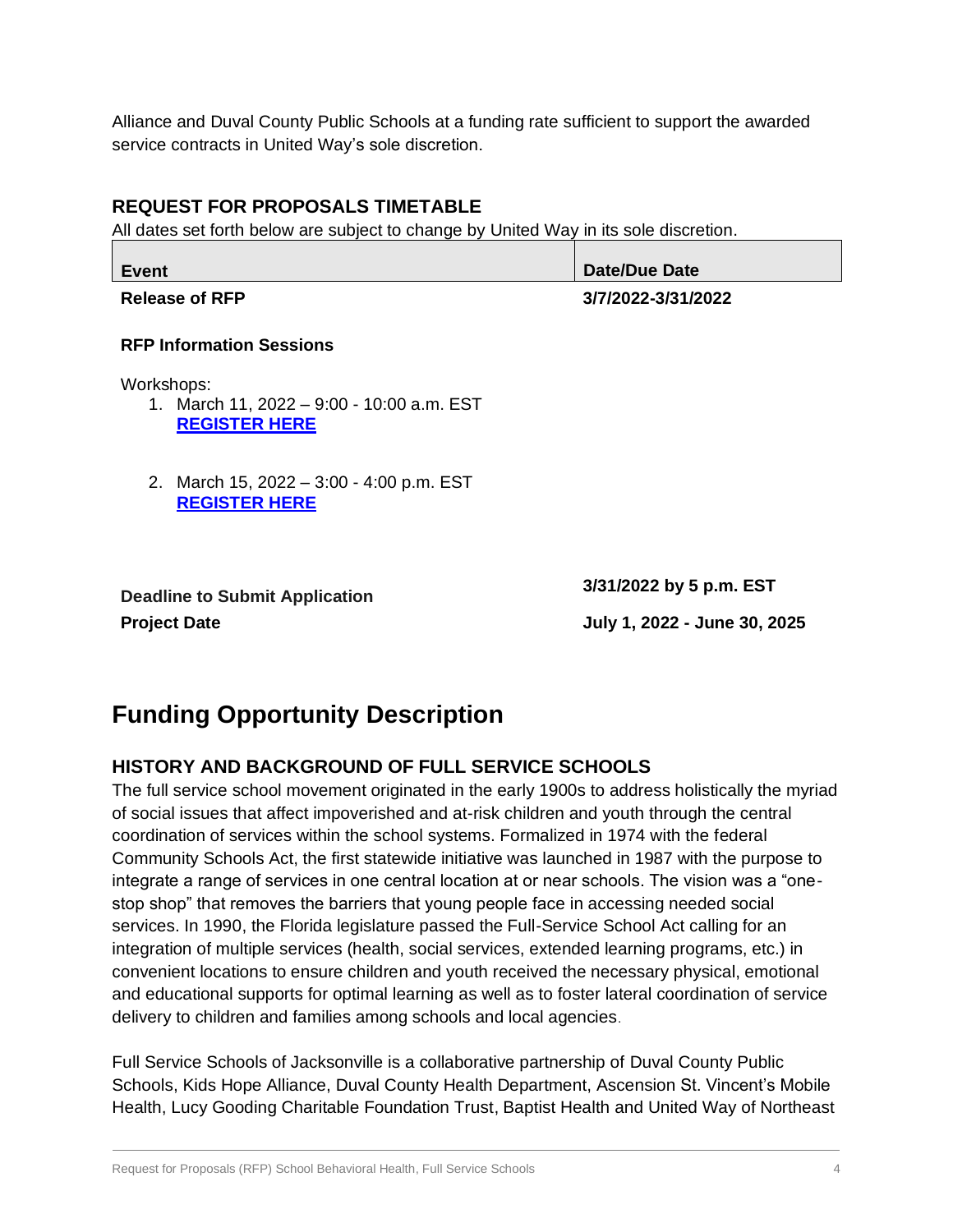Florida to serve the therapeutic, health and social service needs of at-risk students and families in Duval County. This neighborhood-governed funding and service collaboration works to remove non-academic barriers to student learning and to support family success.

In 1991, the first Full Service School was developed in the Greater Springfield neighborhood. Since then, the collaborative has grown over the past thirty-one (31) years to seven (7) additional targeted neighborhoods in Duval County: Arlington, Englewood, Historic James Weldon Johnson, Ribault/Raines, Sandalwood, Westside, and the Beaches. Comprehensive services are now available to eighty-five (85) schools (11 high schools, 14 middle schools, 57 elementary schools, 1 exceptional school, and 2 alternative schools) with approximately 57,000 (or 45%) Duval County Public School students eligible for assistance. The Full Service Schools offices are located on school property in each of the eight (8) neighborhoods. The Full Service Schools network of Providers offer access to therapists, psychologists, nurses, behaviorists, substance abuse counselors, targeted case managers and other professionals. Services such as counseling, family therapy, behavior management, substance abuse counseling, parenting classes, medical treatment and follow-up, psychological testing, tutoring, and legal consultation are provided and referrals to outside agencies are also made. In 2018, as a result of the Marjory Stoneman Douglas School Public Safety Act and the Kids Hope Alliance (City of Jacksonville) match funding, Full Service Schools expanded mental health counseling services to seventy (70) additional Duval County Public Schools. The Full Service Schools model minimizes transportation barriers because services are delivered within the neighborhood and schools.

#### **OVERVIEW OF SERVICES**

The overall purpose of Full Service Schools mental and behavioral health services is to decrease the symptoms of behavioral problems, to address and remove the non-academic barriers to student and family success while increasing a child's ability to function in school, at home and in the community through a solution-focused, brief cognitive behavioral therapy or another short-term, evidence-based or promising practice. Full Service Schools are staffed with one (1) program coordinator and one administrative assistant provided by United Way, one (1) intake social worker provided by Duval County Public Schools and direct service personnel (therapists, counselors etc.) funded by multiple Partners.

Providers are expected to explain therapeutic and behavioral service approaches used for elementary school students, middle-school students and high-school students. United Way understands offering group therapy can be challenging but Duval County Public Schools administration will work with Full Service Schools to make this a feasible therapeutic option.

Many barriers prevent the successful engagement of clients in mental and behavioral health treatment. Therefore, Providers involved with students and families must work together to ensure clients understand the treatment available and its value so they can make an informed choice regarding their willingness to engage. Strategies for engagement may differ depending on the client.

We encourage flexibility in program design and implementation to enable Providers to best meet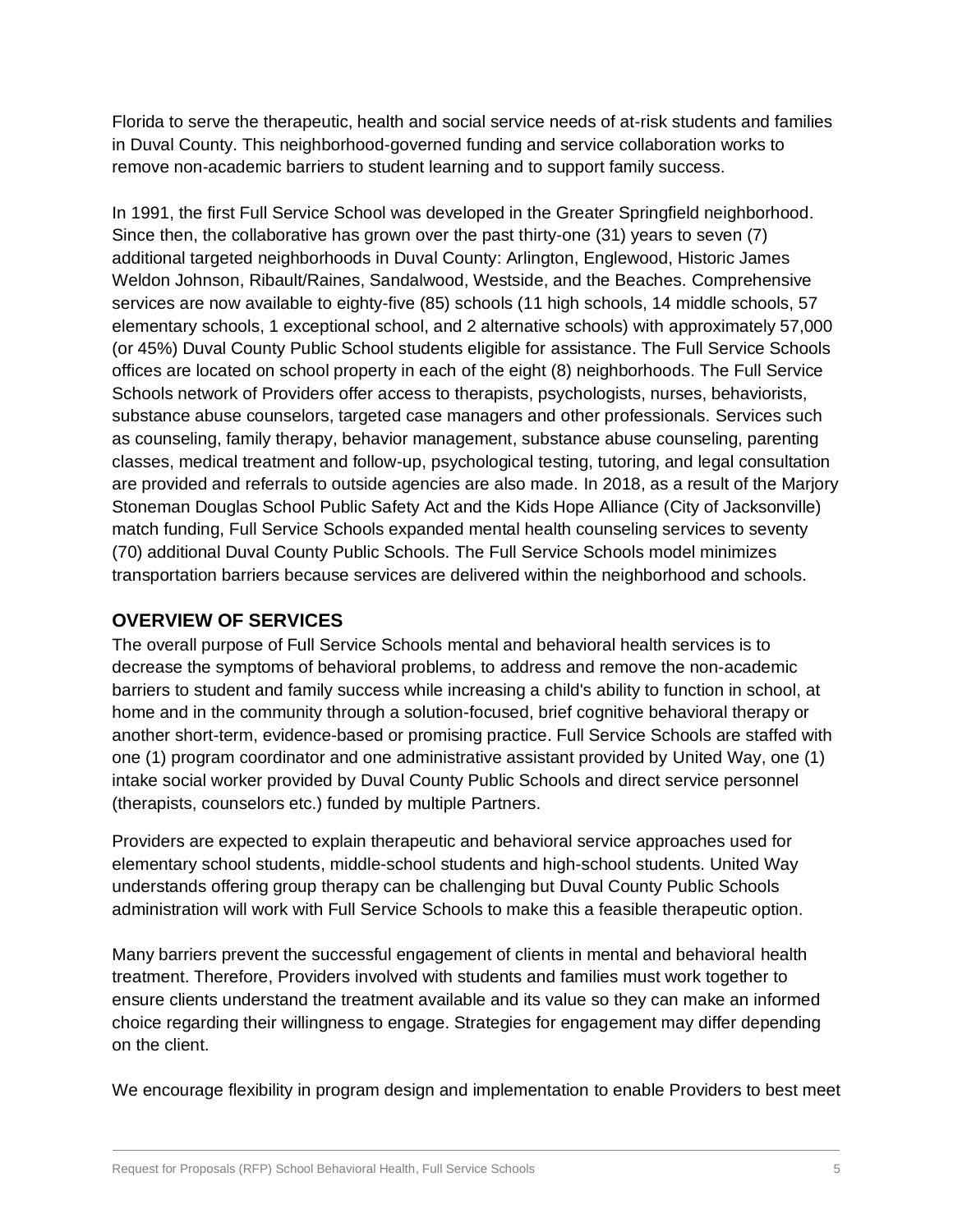the needs and interests of students and their families*. United Way is looking for creative and innovative solutions to meet the needs of students and families served by Full Service Schools*. *More details regarding service length, caseloads and revenue maximization are outlined in depth within the RFP. These requirements are in place to reduce waitlists for mental health services and to serve as many students as possible.*

#### **(REMAINDER OF PAGE INTENTIONALLY LEFT BLANK)**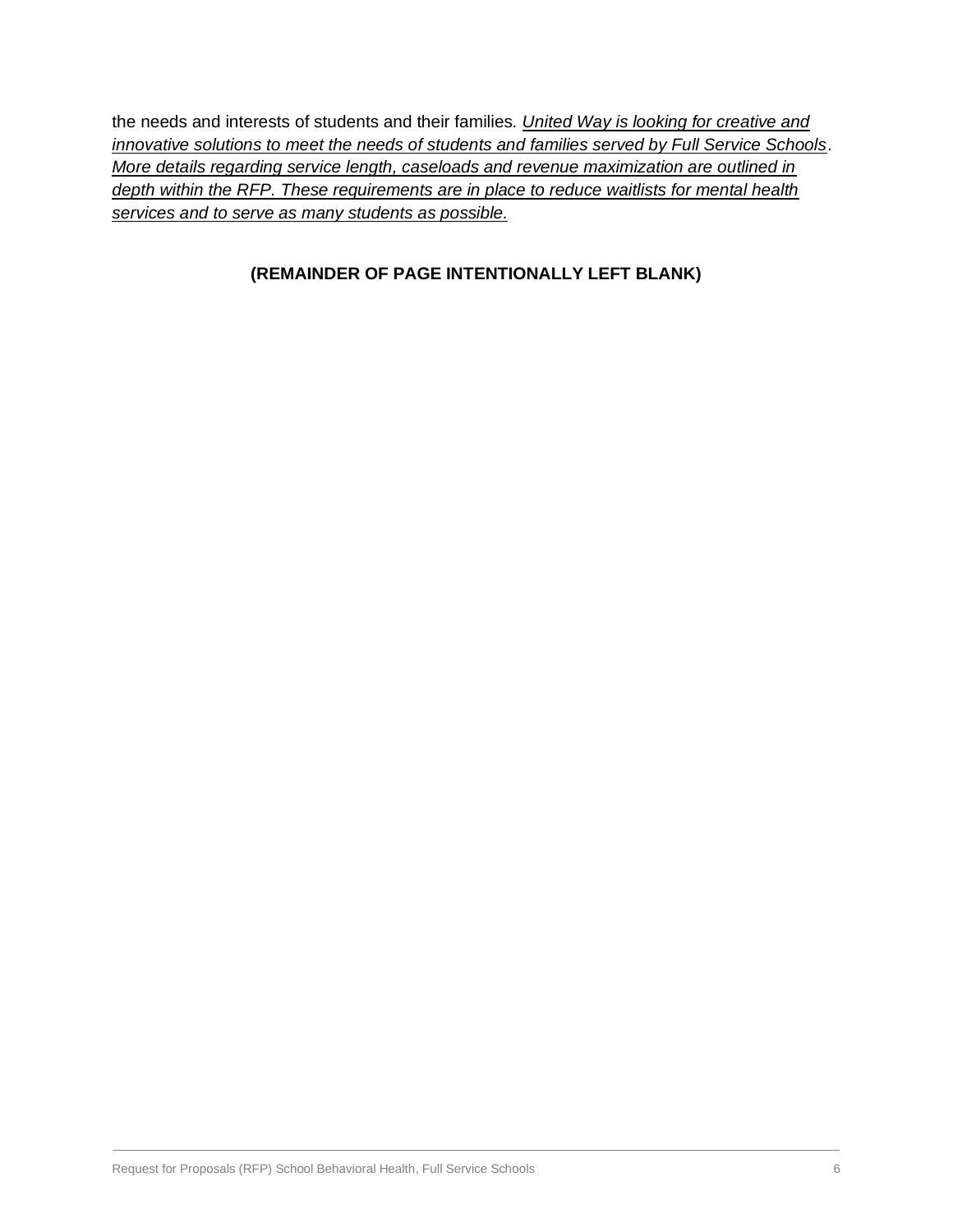## **Full Service Schools Service Model**

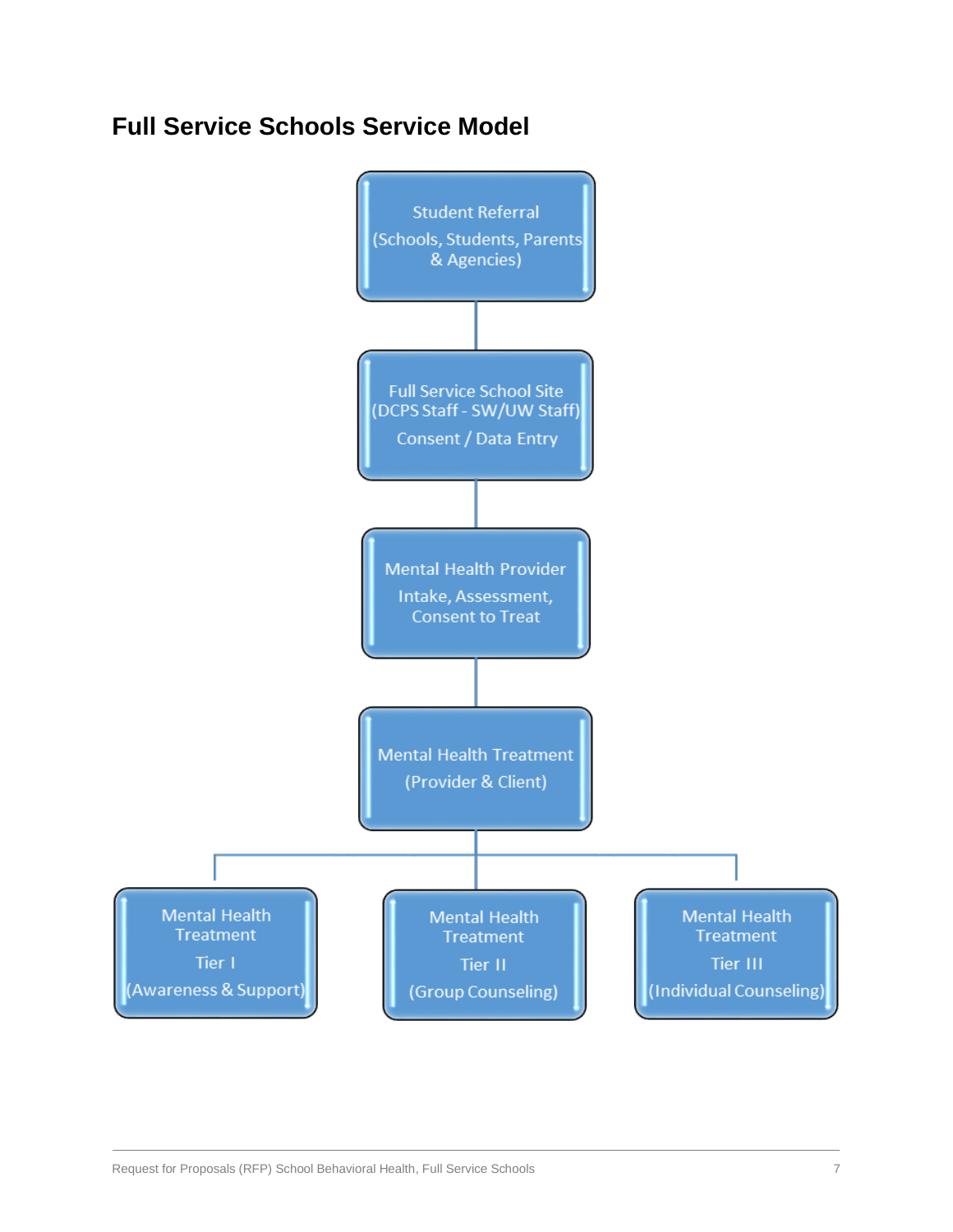## **Core Programmatic Requirements**

#### **SYSTEM OF CARE CORE VALUES AND PRINCIPLES**

United Way is committed to System of Care core values and principles. A system of care is an organizational framework that involves collaboration across agencies, families and youth for the purpose of improving access and expanding the array of community-based, culturally and linguistically competent services and supports for children and youth with emotional, mental or behavioral challenges and their families. The values and core principles of Systems of Care indicate programs serving children, youth and families will be family-driven, youth-guided and culturally and linguistically competent. Programs that are *family-driven* recognize families have a primary role in the care of their children. *Youth-guided* programs create safe environments that give young people a voice in the care of their own treatment, and *cultural and linguistic competence* is defined as the capacity of an organization to provide services that are respectful and responsive to cultural differences such as race, ethnicity, sex, religion, age, language proficiency, etc. Providers will be asked to demonstrate how they intend to implement System of Care core values and principles into their service delivery.

#### **TARGETED POPULATION**

The targeted population includes Duval County Public School students who are referred to Full Service Schools via self-referral, parent, teacher, school official or community agency as needing mental or behavioral health intervention to address issues related to depression, stress and trauma, anger management/domestic violence, child abuse/neglect, parent/child bonding, attachment, emotional competence and other issues. The targeted population also includes students who have been Baker Acted or referred to the Duval County Public School's Threat Assessment Team. The interventions can be delivered individually, in a group setting, or with the student's family. Providers are responsible for researching the needs of the Full Service Schools feeder pattern(s) they are applying for and describing how they intend to meet the requests of the communities served. Proposals should have a separate needs assessment for each feeder pattern proposed.

**Note:** This RFP is soliciting proposals for the following eight (8) Duval County Public School feeder patterns: Greater Springfield, Arlington, Englewood, Historic James Weldon Johnson, Sandalwood, Ribault, Westside and the Beaches **(See Exhibit 2).** 

#### **SERVICE LOCATIONS**

Because the vision of Full Service Schools is to integrate a range of services in one central location at or near schools and remove the barriers young people face in accessing needed social services, most of the services should take place in a Full Service Schools hub or feeder school. Services can also take place in the community or in a family's home.

#### **FREQUENCY AND DURATION OF SERVICES**

Students in need of services are referred to Full Service Schools and a thorough intake interview is completed by the Duval County Public Schools social workers to determine the most appropriate service required for the problems presented. As determined by this intake interview, the Duval County Public Schools social workers will refer students to mental and behavioral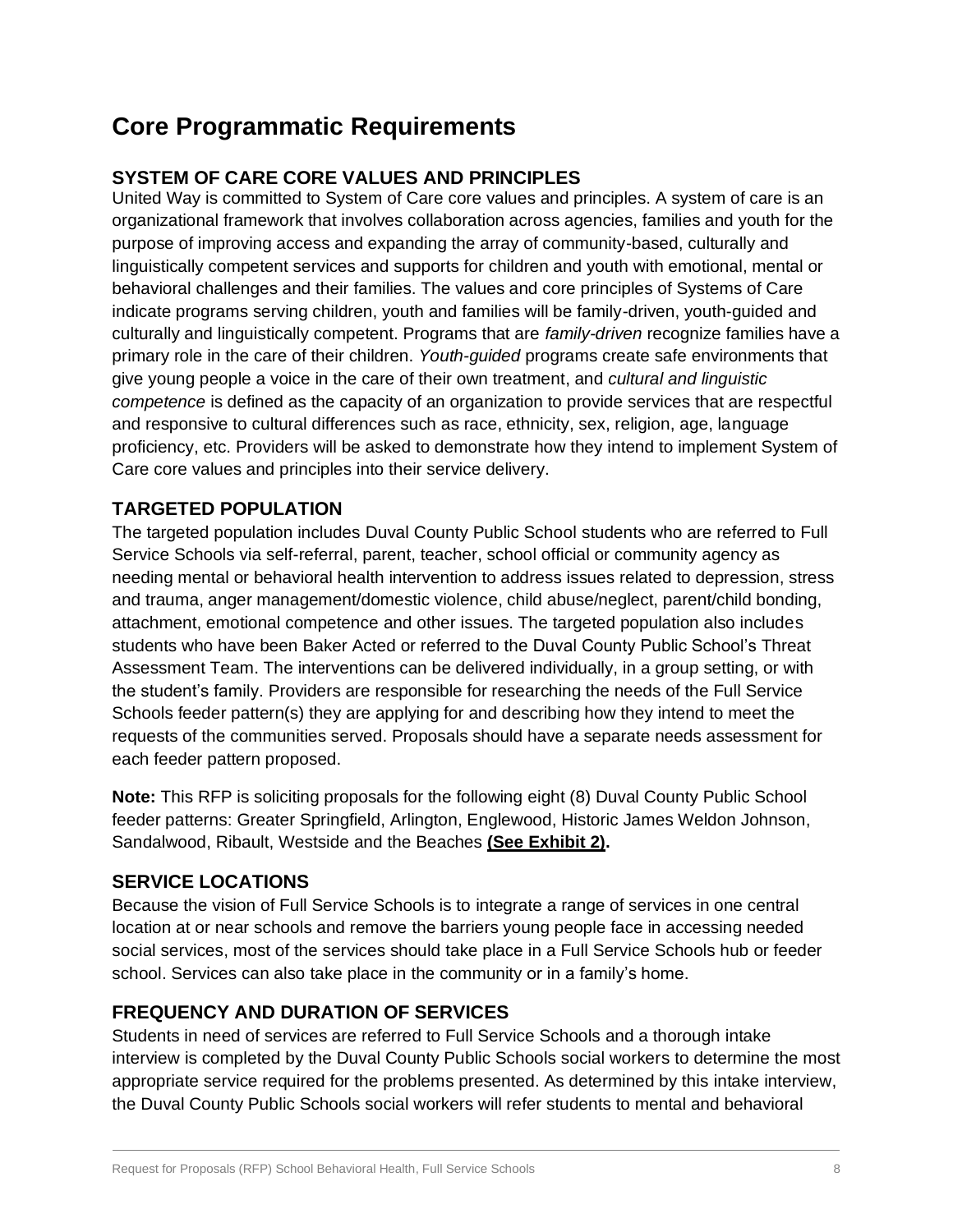health therapy within the Full Service Schools. The Provider will then determine whether the Full Service Schools model of services are the best treatment format to meet the needs of the student. If the presenting problems likely require extensive treatment services (longer than six months), the service Provider will decline the referral and provide feedback to the Duval County Public Schools social worker to refer the family to another appropriate outpatient mental health and behavioral service in the community. It is the intent of the program students will be served up to six (6) months with an additional 30-day transition period, if needed. Service time beyond six (6) months will be considered on a case-by-case basis upon case committee review.

Services are expected to continue throughout the year, over the summer and when students are not attending brick-and-mortar settings (Winter Break, Spring Break, emergency closures, etc.). Providers are expected to have strategies to serve students and families in the above circumstances using tools that might include telehealth platforms (when applicable and/or preferred).

**NOTE: Students who have successfully completed treatment and are referred to Full Service Schools more than once within a school year must be reviewed by the case review committee (Duval County Public Schools/Kids Hope Alliance/United Way representative) to determine appropriate level of care.**

#### **SERVICE COMPONENTS**

Providers will provide solution-focused, brief cognitive behavioral therapy or another short, evidence-based or promising practice. Providers will be expected to provide age-appropriate therapeutic and behavioral service approaches for elementary school students, middle-school students and high-school students. United Way understands offering group therapy can be challenging but the Duval County Public Schools administration will work with Full Service Schools to make this a feasible therapeutic option.

### **CASELOADS**

Providers will be expected to maintain a minimum caseload of 30 students for individual therapy. Providers are encouraged to conduct group counseling to support additional students above/beyond their 30 individual-therapy caseloads.

### **STAFFING REQUIREMENTS**

To effectively meet the needs of individual families and children while delivering the program, the Provider must describe the efforts they will take to:

- 1. Hire highly qualified staff (e.g., training, education, skills and experience acquired).
- 2. Hire staff that is diverse, culturally competent and multi-lingual that reflects the community they will be serving.
- 3. Ensure a System of Care that provides for the delivery of mental health services to youth and families that are culturally and linguistically competent and are youth-guided and family-driven.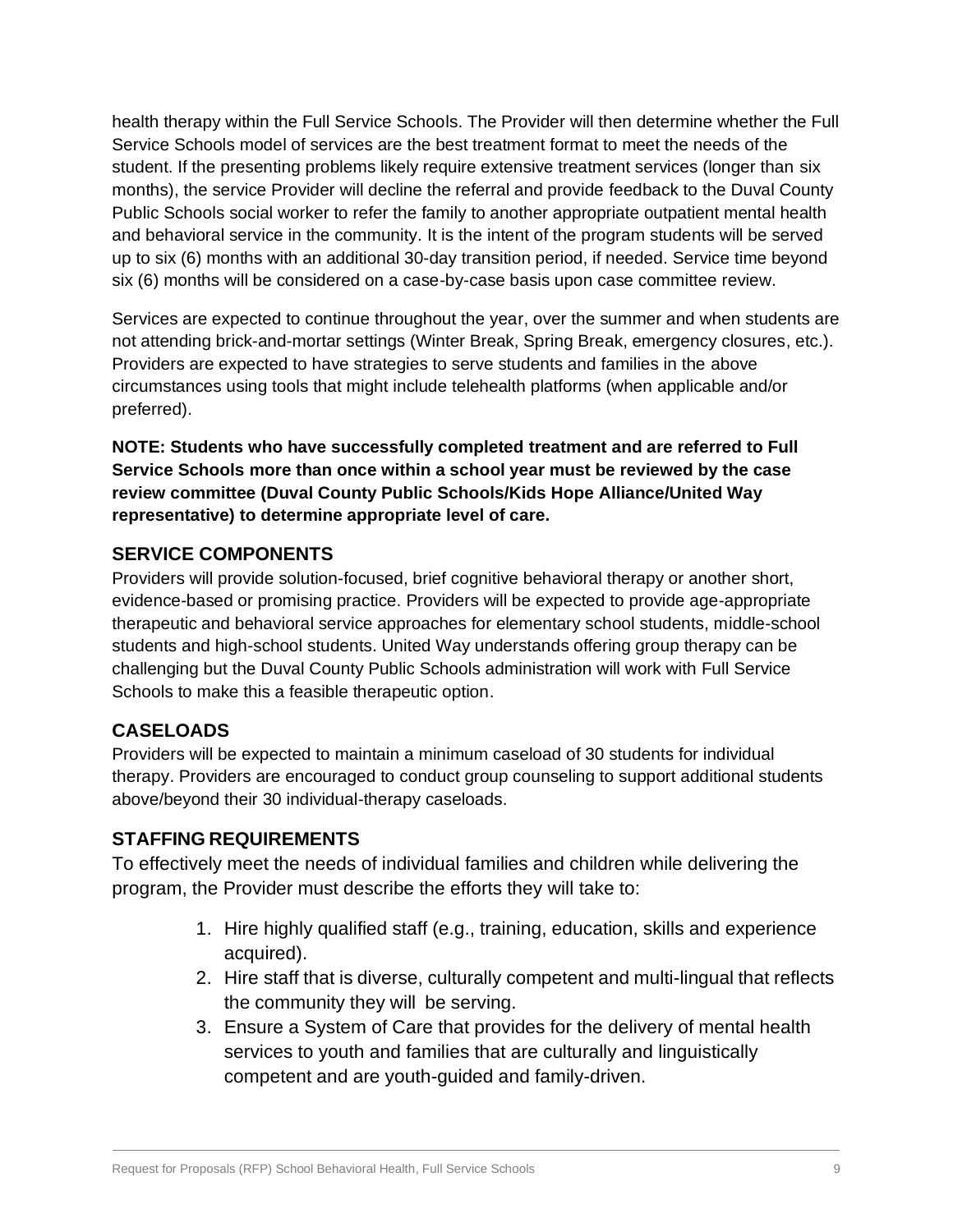United Way will coordinate with Kids Hope Alliance, Duval County Public Schools and other partners for staff training resource needs to ensure all Full Service Schools staff/providers have the appropriate training to provide services that will be delivered in such a manner as to eliminate racial, cultural, linguistic, economic, geographical and other barriers that might impede a family's success. In addition, services will be solutions-based and driven by the needs and desires of the youth and family.

Providers will be responsible to propose a staffing pattern appropriate for the needs of the feeder pattern(s) and services proposed. Staff must be open to continuous growth and learning as professionals. Hiring staff best fit this model of services is critical to the success of the Providers in achieving positive outcomes. Staff may include the following positions with the appropriate qualifications as follows:

| <b>Position Title</b>           | <b>Minimum Qualifications</b>                                                                                                                                                                                                                                                                                         |
|---------------------------------|-----------------------------------------------------------------------------------------------------------------------------------------------------------------------------------------------------------------------------------------------------------------------------------------------------------------------|
| <b>Mental Health Supervisor</b> | Master's degree from an accredited college or university in<br>mental health counseling, social work, psychology or<br>marriage/family counseling and be licensed (LMHC, LCSW<br>or LMFT) in the State of Florida.<br>Must have at least 5 years of experience providing clinical<br>services to at-risk populations. |
| Mental Health Therapist         | Master's degree from an accredited college or university in<br>mental health counseling, social work, psychology or<br>marriage/family counseling and be eligible for licensure in the<br>State of Florida.                                                                                                           |

Providers are required to meet the ratio of not more than fifteen (15) therapists to one (1) Licensed Supervisor.

Staffing requirements shall comport to the standards set forth by the Council on Accreditation (COA) or by the Commission on Accreditation of Rehabilitation Facilities (CARF).

### **CHART DOCUMENTATION**

Client records must include program consent(s), demographic information, referral source, presenting problem, financial eligibility (Medicaid, private insurance, none), individual with primary responsibility for treatment, screening and assessment information, service plan, progress notes, medication profile, release of confidential information, discharge reports, treatment plans, parent and teacher contact, and outcome measures.

### **PROGRAM MONITORING, DATA COLLECTION AND EVALUATION**

Participation in evaluation of funded programs is required by United Way. Evaluation is an important tool for learning how a Provider is performing and for developing ways to improve program services and outcomes. Evaluation does not only include rigorous, scientific evaluation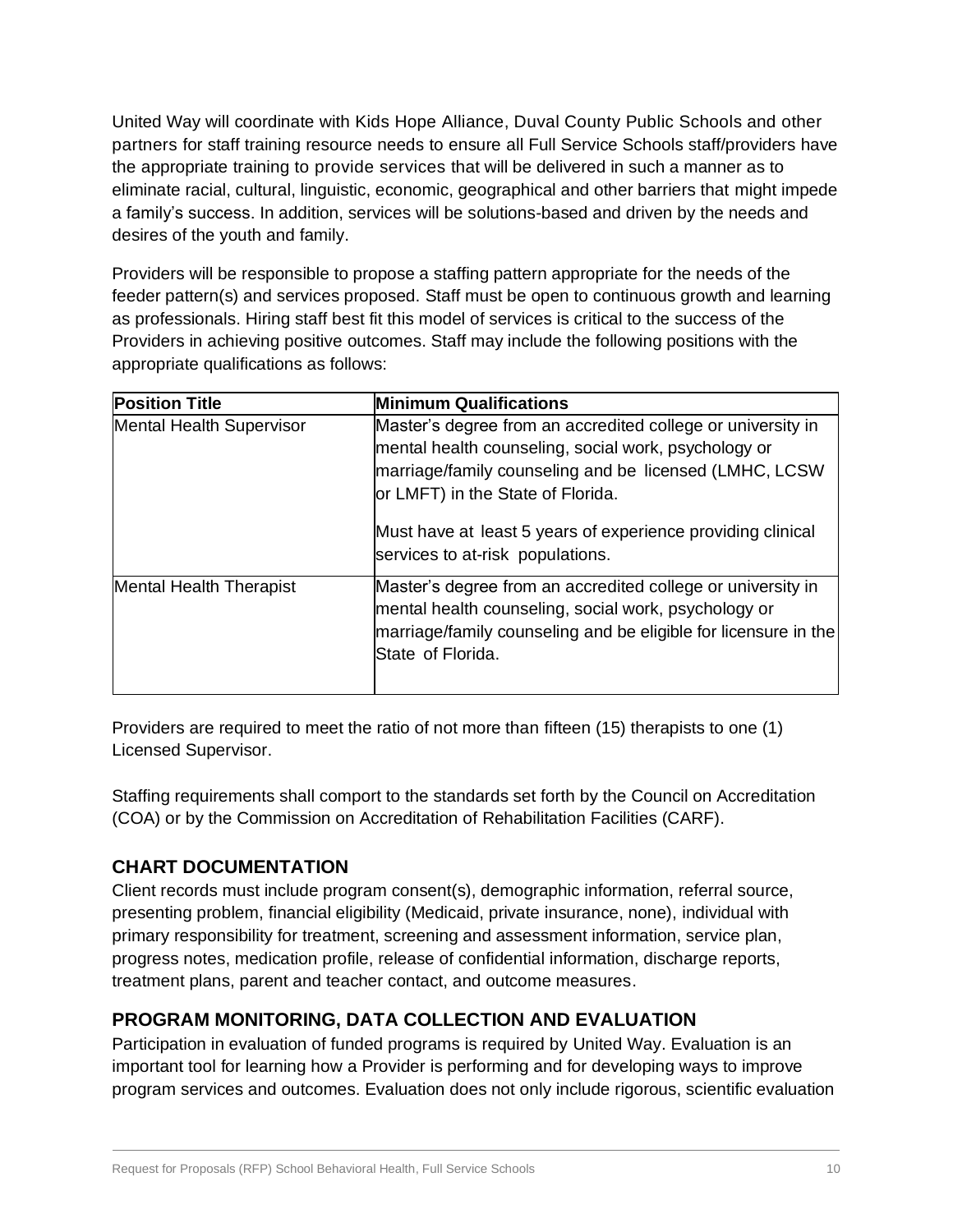of the program's impact but also assessing in order to ensure quality and guide improvement. Providers may be assessed and monitored regularly to ensure fidelity to the therapy model of Full Service Schools. The Provider selected for funding will be required to participate in both process and outcome evaluations.

Providers will be required to collect and enter ongoing data for all clients referred to Full Service Schools regardless of payer source. Data will be used for decision making and evaluating outcomes. Provider(s) will enter specific data into the Services and Activities Management Information System (SAMIS) and/or Efforts to Outcomes (ETO) System irrespective of any other data collection processes a Provider uses. The Provider is responsible for documenting in SAMIS/ETO in a timely manner all activity codes, assessment scores, and other required information as stipulated in the contract. United Way will coordinate SAMIS/ETO training.

Current plans for mental health outcomes and outcome measures include the following:

- Children's Functional Assessment Rating Scale (CFARS) pre-post
- Parent/Student satisfaction surveys
- Principal/Administration satisfaction surveys
- Attendance, behavior and promotion
- Students served/units of service

United Way may require additional measures and/or selected measures may change.

#### **CROSS PROGRAM COLLABORATION AND COMMUNITY PARTNERSHIPS**

In support of the mission of United Way, value is placed on collaboration among community organizations. Across all initiatives, the cross-collaborative strategies are intended to build upon established relationships, and create new relationships with community organizations that support a variety of needs of children and family participants. It is within this context that United Way expects Providers to propose services and funded programs to serve as gateways to other needed services that are not directly provided by the primary Provider. United Way expects successful Providers to clearly demonstrate that a proposed service and programming structure is not being performed in isolation; but rather, that the service is connected to and integrated with the Provider's community in light of existing programs, initiatives, systems of care and identified community needs.

Whenever appropriate, Providers are encouraged to establish and maintain local and systemic partnerships with other services/programs funded by United Way, Duval County Public Schools, Kids Hope Alliance and other organizations. These community partnerships may provide for the use of other in-kind resources. Proposed collaborations with other organizations are expected to demonstrate systemic opportunities for sharing services and data, which adds value to the proposed programming structure, such as referral sources and follow-up for needed services which are not provided directly by the Provider.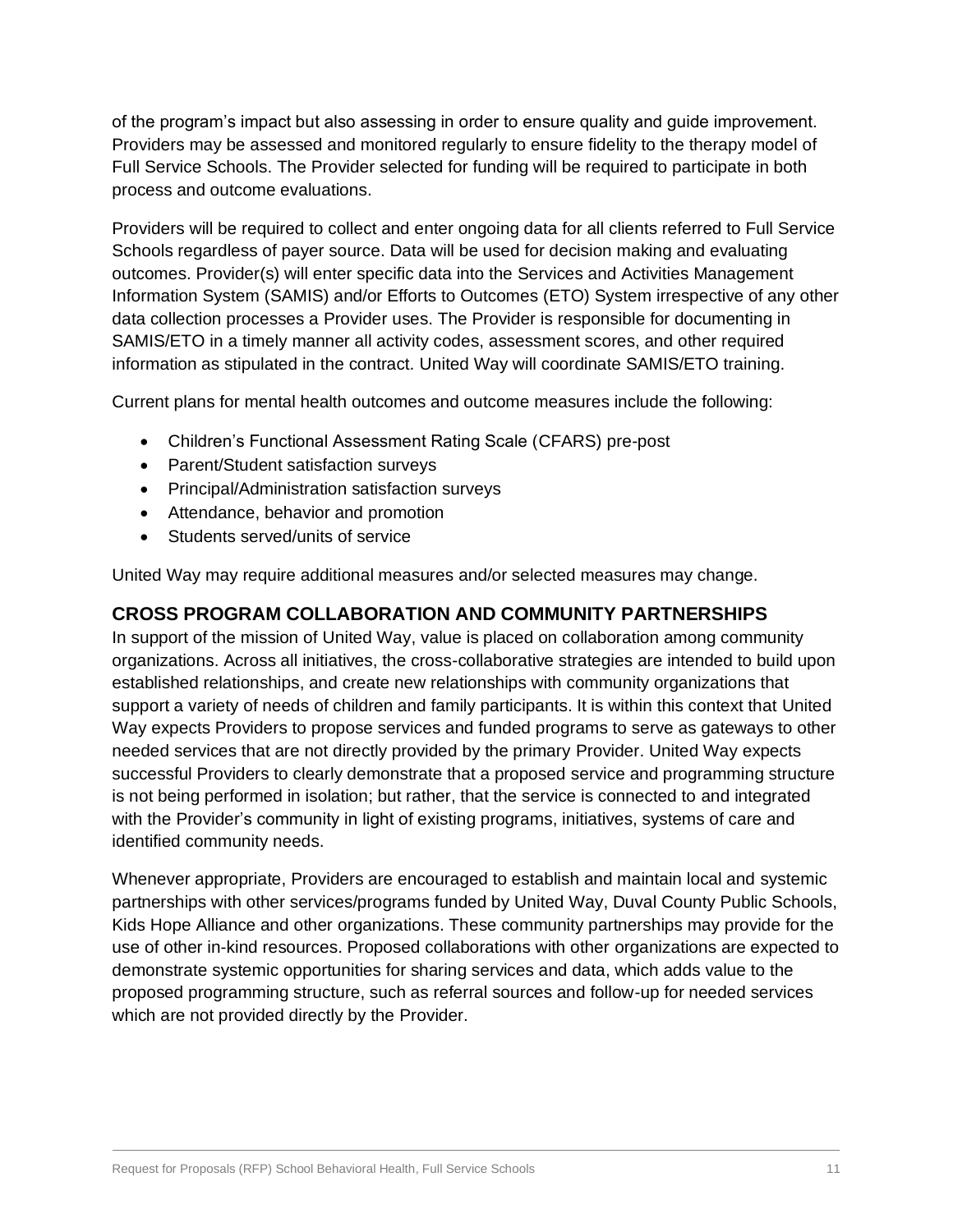## **Fiscal Programmatic Requirements**

#### **OVERVIEW**

All Providers must utilize the SAMIS and/or ETO for fiscal invoicing. Technical assistance will be coordinated through United Way and Kids Hope Alliance.

Supporting documentation for expenditures is required for all funding methods. Examples of such documentation include, but are not limited to: payroll records, contracts, invoices with check numbers verifying payment, and/or bank statements; all or any of which must be submitted with payment request.

Failure to submit fiscal reports in the time frame stipulated in the contract renders the project out of compliance and may result in early termination and ineligibility for future funding.

#### **FUNDING FOR TREATMENTS WITHOUT A DIAGNOSIS**

It is not the intent of United Way to withhold services because a student does not have an official mental health diagnosis covered by insurance. In these instances, United Way will be the funder of last resort. However, if a revenue source exists for any particular service, it is the intent of United Way that the Provider bills the appropriate revenue source.

#### **PROGRAM INCOME**

Providers are expected to report Medicaid and third-party insurance revenues as the total cost of the program. Quarterly Medicaid and insurance revenues received from Full Service Schools will be reported to United Way. Providers are required to bill Medicaid, when applicable, for students eligible to receive this form of payment coverage.

#### **METHODS OF PAYMENT**

All payments are based on compliance with the terms of the contract. United Way uses a cost reimbursement method of payment for direct services to children and families. A cost reimbursement contract will provide for reimbursement of actual costs paid, but not costs accrued, as supported by Provider invoices reflecting services delivered in accordance with the signed agreement and approved budget. Requests for reimbursement with the appropriate backup documentation must be submitted. Examples of such documentation include, but are not limited to: payroll records, timesheets, contracts, invoices with service dates and student attendance, check numbers verifying payment and/or bank statements, as well as evidence of activities that meet specified performance objectives.

Units of service and expected work products, if applicable, will be monitored, and the contract award amount may be adjusted if performance is below contract requirements. Payment is contingent upon submittal of complete and accurate data in accordance with United Way contract requirements.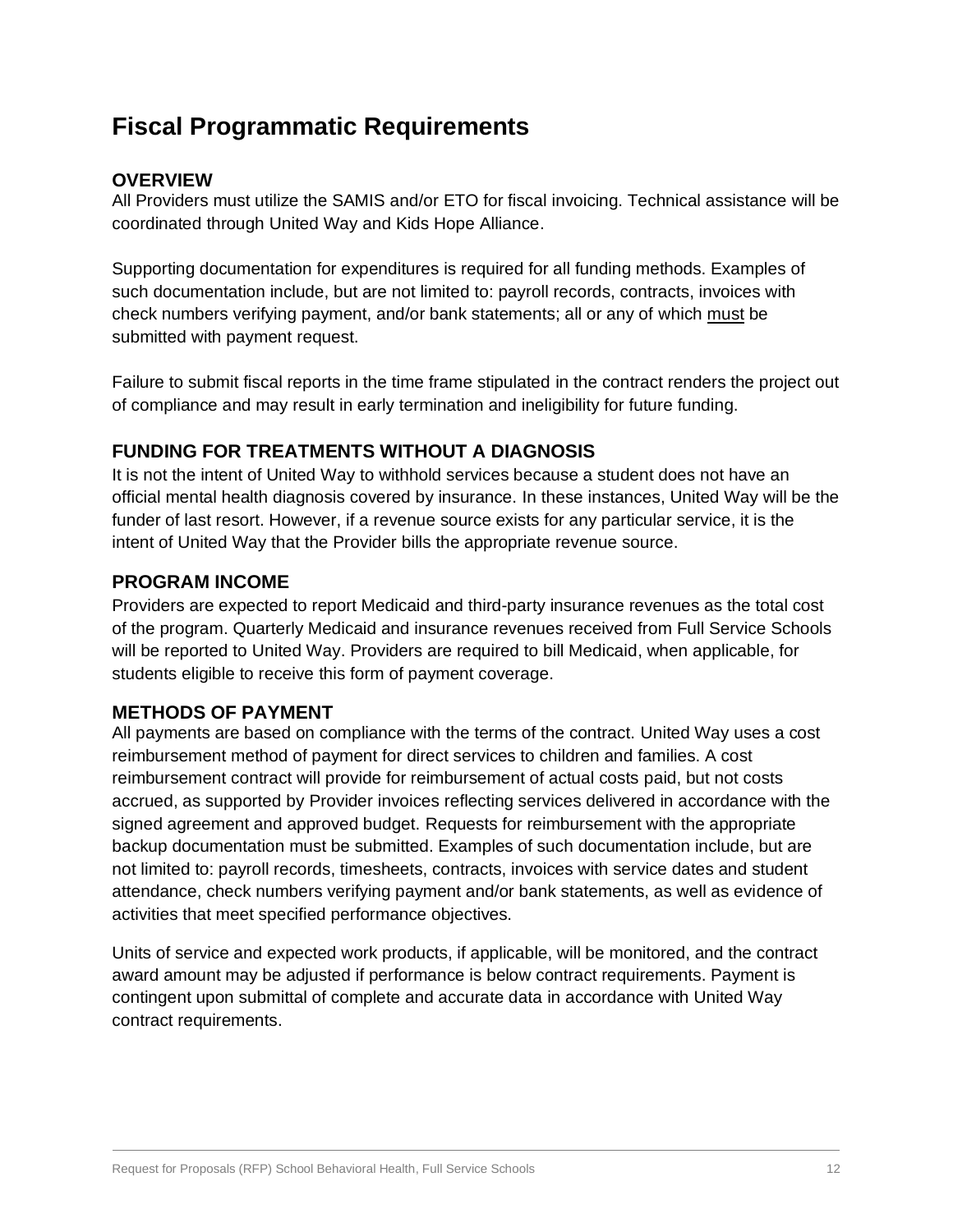#### **ALLOWABLE EXPENSES**

Program funds must be used for activities that directly support the accomplishment of the project purpose, priorities and expected outcomes. All expenditures must be consistent with the approved budget, as well as applicable state and federal laws, regulations and guidance. Any requested budget amendments must be approved in advance.

#### **RECORDS RETENTION**

It is the responsibility of the Provider to retain records for financial transactions and supporting documentation for auditing purposes. Records requested by United Way must be provided. Records should be maintained for six (6) years from the last day of the program or longer if there is an ongoing investigation or audit.

#### **ADMINISTRATIVE/INDIRECT COSTS**

Administrative/Indirect costs represent the general overhead expenses necessary to operate a program and typically relate to the organization's general executive and administrative functions. For example, a receptionist that answers incoming calls of an organization and general liability insurance are considered administrative/ indirect costs.

Administrative/ indirect costs cannot exceed ten percent (10%) of the Provider's requested funding. The 10% threshold also includes administrative/indirect costs paid to subcontractors and partner agencies.

## **Legal Requirements**

#### **BACKGROUND SCREENING**

- 1. The Provider shall screen all Covered Persons (as defined below) using the Level 2 screening standards set forth in Section 435.04 of Florida Statutes ("Level 2 Screening"). Provider shall require Level 2 Screening as a condition of employment and continued employment of all Covered Persons. Level 2 Screening must be complete and current before an individual begins any work for Provider which may result in the individual being considered a Covered Person. To be considered "current," a Level 2 Screening must have been completed for the Covered Person within the last 5 years.
- 2. A "Covered Person" for the purposes of this Agreement means a person who is an owner, operator, program director, full or part-time employee, temporary employee, independent contractor, intern or volunteer who may come into contact with any child or developmentally disabled person receiving services under the Programs or a person who may have access to or control Program funds.
- 3. Provider shall repeat the Level 2 Screening at least every 5 years from the date of Provider's initial Level 2 screening or re-screening.
- 4. The Provider shall ensure compliance by all subcontractors with the above screening requirements, as to Covered Persons of the subcontractors.
- 5. At least annually, Provider shall submit to United Way a signed affidavit declaring that: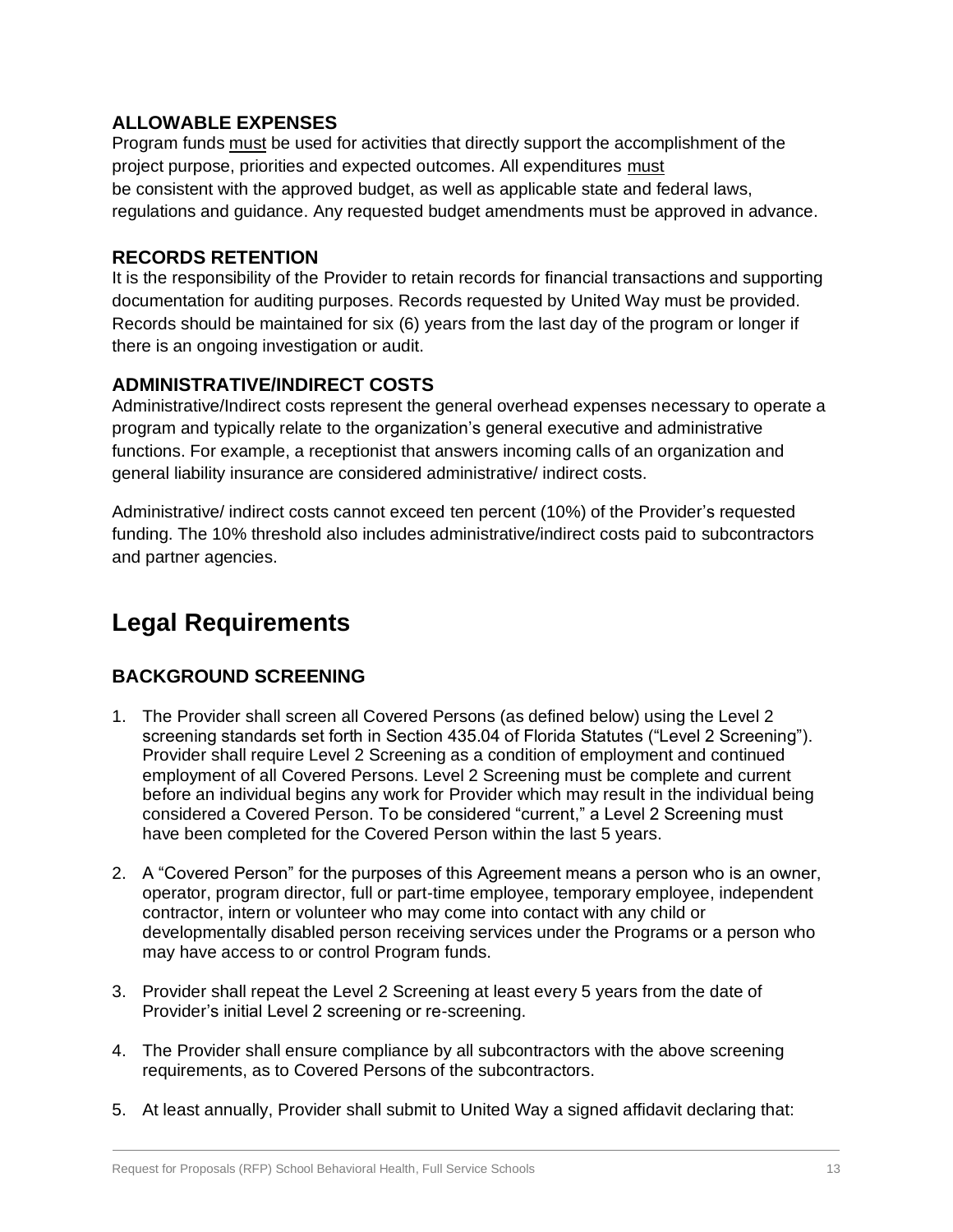- a. A Level 2 Screening has been completed for all Covered Persons (as defined in its contract with United Way) and for all persons who were Covered Persons at any time during the prior year, unless such person is a minor and the Provider has screened the individual using the DCF's Affidavit of Good Moral Character;
- b. Provider has repeated a Level 2 Screening of all Covered Persons at least every 5 years as required by its contract with United Way;
- c. Attached is a true, correct and complete list of all of Covered Persons (including all individuals who were Covered Persons at any time during the prior year) showing the date on which the Level 2 Screening was completed;
- d. Within 10 days prior to the date of the affidavit, Provider has conducted a Florida Department of Law Enforcement Career Offender Search and a national search on the Dru Sjodin National Sex Offender Website maintained by the U.S. Department of Justice, and that no Covered Person was listed on such sites as a career offender or a sex offender; and
- e. Provider has complied in every respect with the requirements of this Section 2.6.1, to its contract with United Way.
- 6. Provider operates its Programs at Duval County Public Schools all Covered Persons must comply with all Duval County Public School requirements, policies and procedures for fingerprinting and background screening.

**Payment of United Way Funds under this Agreement shall be conditioned on the Provider adhering to the requirements of this Section 2.6.1. A breach by Provider of the requirements of this Section 2.6.1 during the Agreement term shall constitute a material breach of this Agreement and cause for United Way to immediately terminate this Agreement.**

**The Provider agrees to require all its affected employees to sign a statement, as a condition of employment with the Provider in relation to performance under this Agreement, agreeing that the employee will abide by the heretofore described background screening requirements, and also agreeing that the employee will notify the Provider of any arrest(s) or conviction(s) of any offense within 48 hours of its occurrence.**

**The Provider agrees to promptly provide United Way with a list of all its employees who have completed background screening as required by the above-referenced statutes and who meet the statutory requirements contained therein. The Provider agrees that it has an ongoing duty to maintain and update these lists as new employees are hired and in the event that any previously screened employee fails to meet the statutory standards. Provider further agrees to notify United Way immediately upon becoming aware that one of its employees who was previously certified as completing the background check and meeting the statutory standards is subsequently arrested or convicted of any disqualifying offense. Failure by Provider to notify United Way of such arrest or conviction within 48 hours of being put on notice and within five (5) business days of the occurrence of qualifying arrest or conviction, shall constitute grounds for immediate termination of this Agreement.**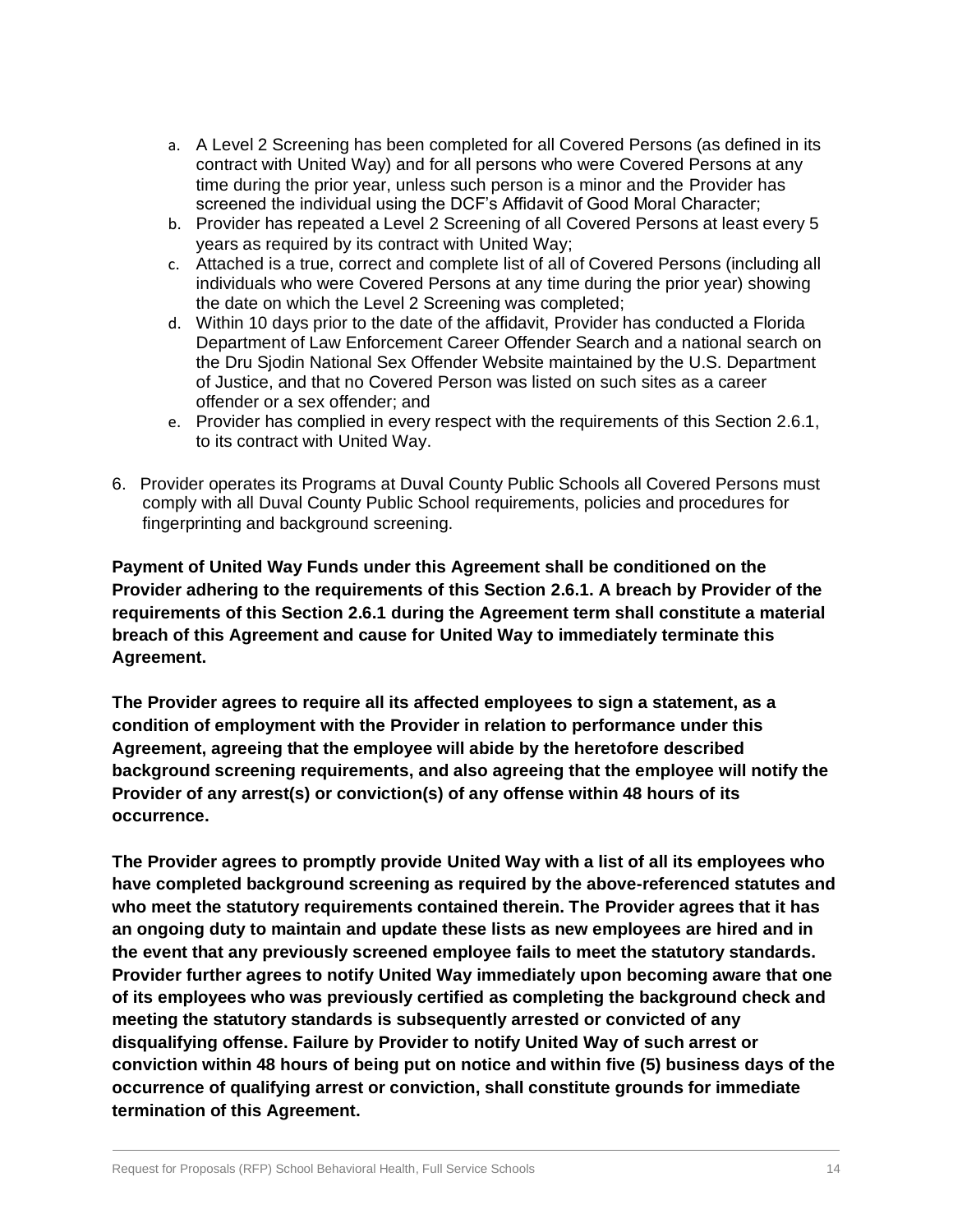**The parties further agree that failure by the Provider to perform any of the duties described in this section shall constitute a material breach of the Agreement entitling United Way to terminate this Agreement immediately with no further responsibility to make payment or perform any other duties under this Agreement.**

#### **INDEMNIFICATION**

To the extent permitted by, and as limited by Section 768.28, Florida Statutes, Provider shall hold harmless, indemnify, and defend United Way, Duval County Public Schools and Kids Hope Alliance / City of Jacksonville (COJ) its members, officers, officials, employees and agents (collectively the "Indemnified Parties") from and against, without limitation, any and all claims, suits, actions, losses, damages, injuries, liabilities, fines, penalties, costs and expenses of whatsoever kind or nature, which may be incurred by, charged to or recovered from any of the foregoing Indemnified Parties for:

(a) General Tort Liability, for any negligent act, error or omission, recklessness or intentionally wrongful conduct on the part of the Indemnifying Parties that causes injury (whether mental or corporeal) to persons (including death) or damage to property, whether arising out of or incidental to the Indemnifying Parties' performance of this Contract, operations, services or work performed hereunder; and

(b) Violation of Laws Liability, arising from or based upon the violation of any federal, state, or municipal laws, statutes, resolutions, rules or regulations, by the Indemnifying Parties or those under their control; and

(c) Breach of Representations, Warranties and Obligations, arising directly or indirectly out of any breach of any representation, warranty, covenant or obligation set forth in the Contract or made by the Indemnifying Parties in connection with the Contract or in any certificate, document, writing or other instrument delivered by the Indemnifying Party; and

(d) Environmental Liability, to the extent this Contract contemplates environmental exposures, arising from or in connection with any environmental, health and safety liabilities, claims, citations, clean-up or damages whether arising out of or relating to the operation or other activities performed in connection with this Contract; and

(e) Intellectual Property Liability, to the extent this Contract contemplates intellectual property exposures, arising directly or indirectly out of any allegation that the Services, any product generated by the Services, or any part of the Services as contemplated in this Contract, constitutes an infringement of any copyright, patent, trade secret or any other intellectual property right. If in any suit or proceeding, the Services, or any product generated by the Services, is held to constitute an infringement and its use is permanently enjoined, the Indemnifying Parties shall, immediately, make every reasonable effort to secure within 60 days, for the Indemnified Parties a license, authorizing the continued use of the Service or product. If the Indemnifying Parties fail to secure such a license for the Indemnified Parties, then the Indemnifying Parties shall replace the Service or product with a non-infringing Service or product or modify such Service or product in a way satisfactory to Buyer, so that the Service or product is non-infringing.

If an Indemnifying Party exercises its rights under this Contract, the Indemnifying Party will (1) provide reasonable notice to the Indemnified Parties of the applicable claim or liability, and (2)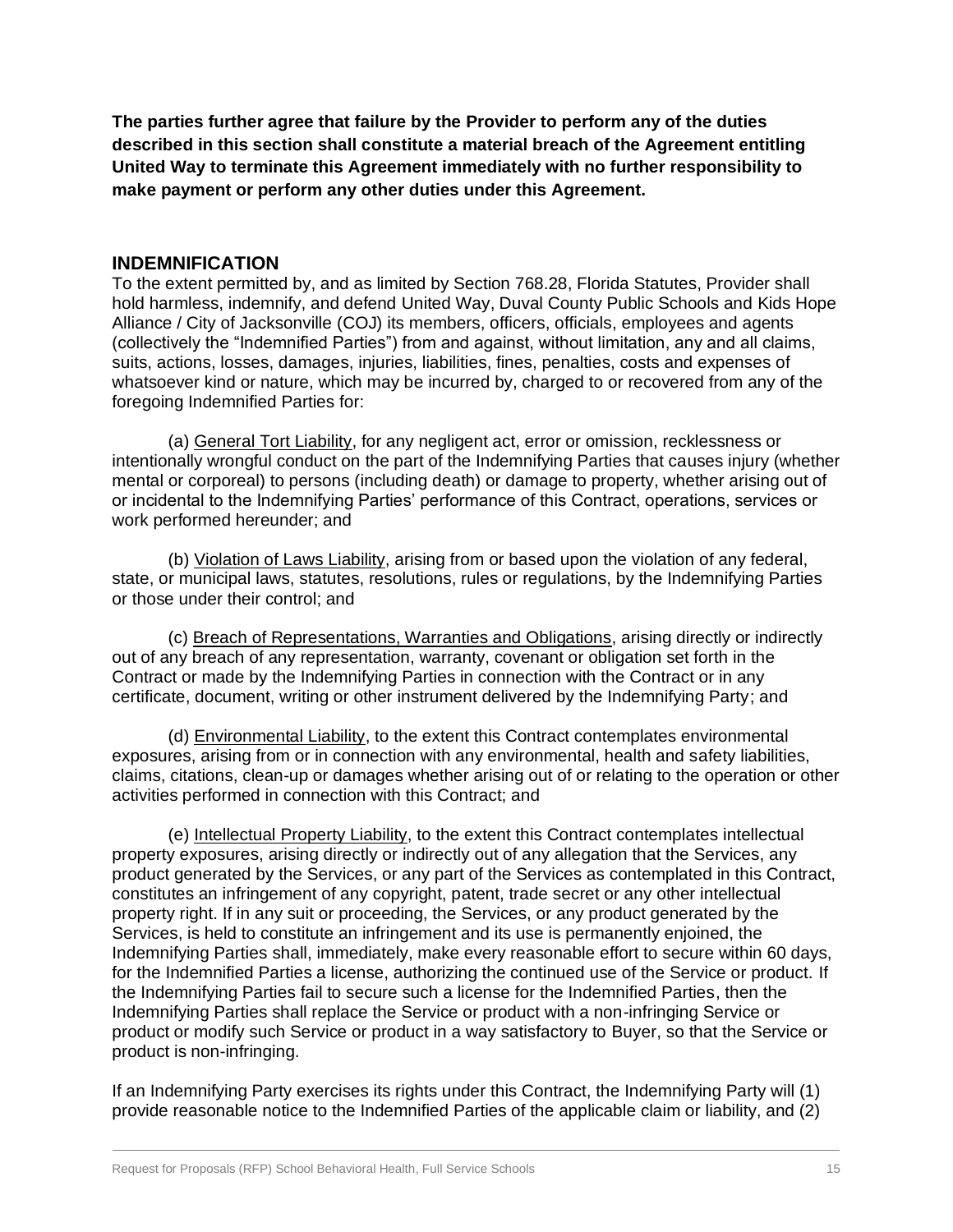allow Indemnified Parties, at their own expense, to participate in the litigation of such claim or liability to protect their interests. **The scope and terms of the indemnity obligations herein described are separate and apart from, and shall not be limited by any insurance provided pursuant to this Contract or otherwise. Such terms of indemnity shall survive the expiration or termination of this Contract.**

In the event that any portion of the scope or terms of this indemnity is in derogation of Section 725.06 or 725.08 of the Florida Statutes, all other terms of this indemnity shall remain in full force and effect. Further, any term which offends Section 725.06 or 725.08 of the Florida Statutes will be modified to comply with said statutes.

#### **INSURANCE**

Without limiting its liability under this Contract, Provider shall at all times during the term of this Contract procure prior to commencement of work and maintain at its sole expense during the life of this Contract (and Provider shall require its subcontractors, laborers, materialmen and suppliers to provide, as applicable), insurance of the types and limits not less than amounts stated below, and prior to work commencement provide a certificate with applicable endorsements on a form that is acceptable by United Way, Kids Hope Alliance (COJ) and Duval County Public Schools evidencing the following required coverages:

#### **Schedule Limits**

#### **Worker's Compensation/Employers Liability**

| Worker's Compensation | <b>Florida Statutory Coverage</b> |
|-----------------------|-----------------------------------|
| Employer's Liability  | \$1,000,000 Each Accident         |
|                       | \$1,000,000 Disease Policy Limit  |
|                       | \$1,000,000 Each Employee/Disease |

This insurance shall cover the Provider (and to the extent its subcontractors of any tier are not otherwise insured, its subcontractors of any tier) for those sources of liability which would be covered by the latest edition of the standard Workers' Compensation policy, as filed for use in the State of Florida by the National Council on Compensation Insurance (NCCI), without any restrictive endorsements other than the Florida Employers Liability Coverage Endorsement (NCCI Form WC 09 03), those which are required by the State of Florida, or any restrictive NCCI endorsements which, under an NCCI filing, must be attached to the policy (i.e., mandatory endorsements). In addition to coverage for the Florida Workers' Compensation Act, where appropriate, coverage is to be included for the Federal Employers' Liability Act, USL&H and Jones, and any other applicable federal or state law.

#### **Commercial General Liability**

| \$2,000,000  | General Aggregate                  |
|--------------|------------------------------------|
| \$2,000,000  | Products & Completed Ops Aggregate |
| \$1,000,000  | Personal/Advertising Injury        |
| \$1,000,000  | Each Occurrence                    |
| 50,000<br>\$ | Fire Damage                        |
| \$<br>5,000  | <b>Medical Expenses</b>            |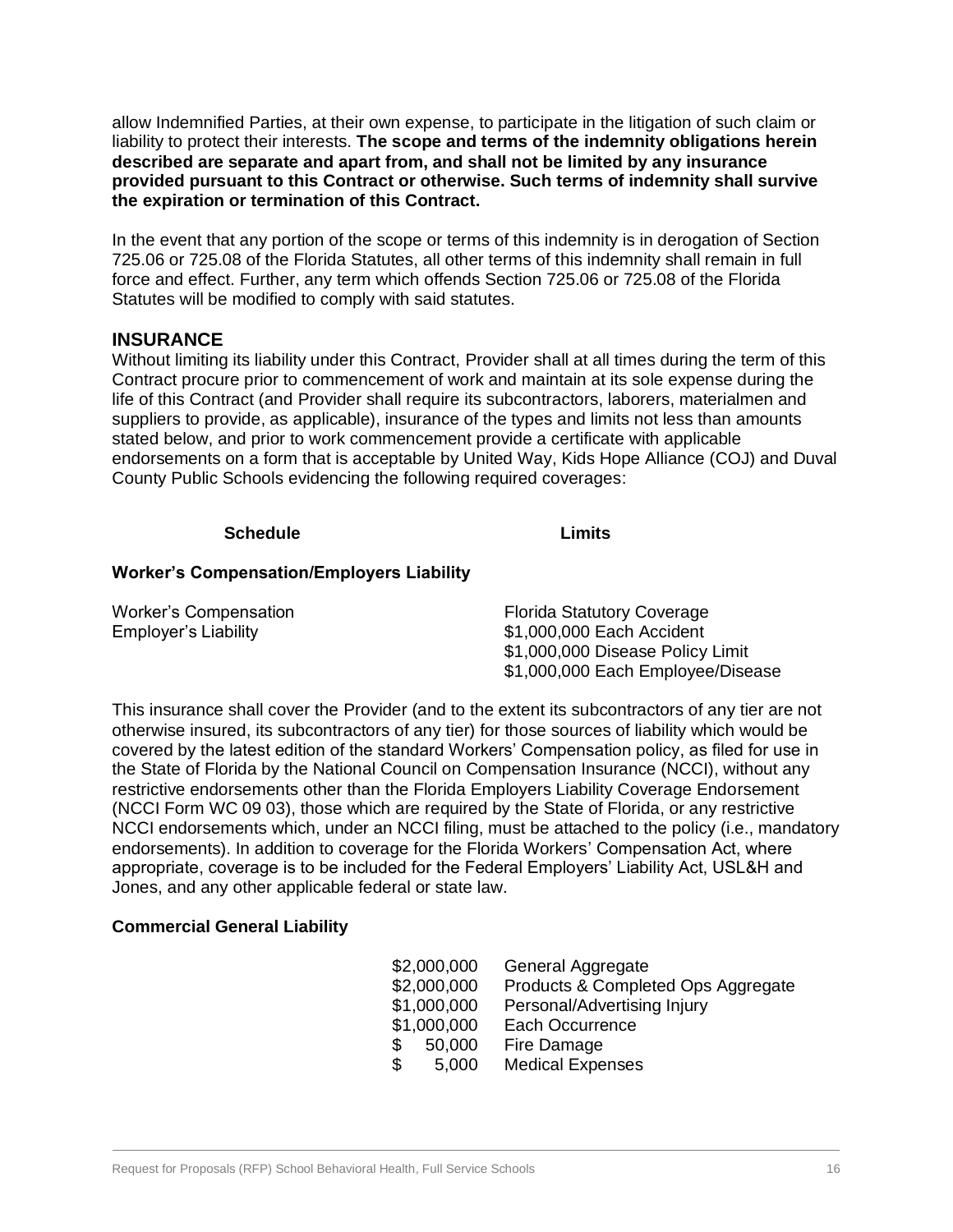Such insurance shall be no more restrictive than that provided by the most recent version of the standard Commercial General Liability Form (ISO Form CG 00 01) as filed for use in the State of Florida without any restrictive endorsements other than those approved by United Way Kids Hope Alliance (COJ) and Duval County Public Schools. An Excess Liability policy or Umbrella policy can be used to satisfy the above limits.

#### **Automobile Liability**

\$1,000,000 Each Occurrence – Bodily Injury and Property Damage Combined

(Coverage for all automobiles, owned, hired or non-owned used in performance of the Services)

Such insurance shall be no more restrictive than that provided by the most recent version of the standard Business Auto Coverage Form (ISO Form CA0001) as filed for use in the State of Florida without any restrictive endorsements other than those which are required by the State of Florida, or equivalent manuscript form, must be attached to the policy equivalent endorsement as filed with ISO (i.e., mandatory endorsement).

#### **Medical Malpractice \$1,000,000 Per Claim and Aggregate**

(To the extent Medical Services and Prescriptions are being dispensed by a non-governmental entity.)

Such insurance shall be on a form acceptable to United Way, Kids Hope Alliance (COJ) and Duval County Public Schools, and shall cover for those sources of liability arising out of the rendering or failure to render the services required in this Contract. Such coverage must be provided on an Occurrence Form or, if on a Claims Made Form, the retroactive date must be no later than the first date of this Contract and such claims-made coverage must respond to all claims reported within three years following the period for which coverage is required and which would have been covered had the coverage been on an occurrence basis.

| <b>Professional Liability</b> | \$1,000,000 | Per Claim |
|-------------------------------|-------------|-----------|
|                               | \$2,000,000 | Aggregate |

(To the extent counseling services are being rendered by a non-governmental entity.)

Such insurance shall be on a form acceptable by United Way, Kids Hope Alliance (COJ) and Duval County Public Schools, and shall cover for those sources of liability arising out of the rendering or failure to render the services required in this Contract. Such coverage must be provided on an Occurrence Form or, if on a Claims Made Form, the retroactive date must be no later than the first date of this Contract and such claims-made coverage must respond to all claims reported within three years following the period for which coverage is required and which would have been covered had the coverage been on an occurrence basis.

**Sexual Molestation** \$1,000,000 Per Claim \$2,000,000 Aggregate

Sexual Molestation Liability coverage will be provided on an Occurrence Form or a Claims Made Form with a retroactive date to at least the first date of this Contract. If provided on a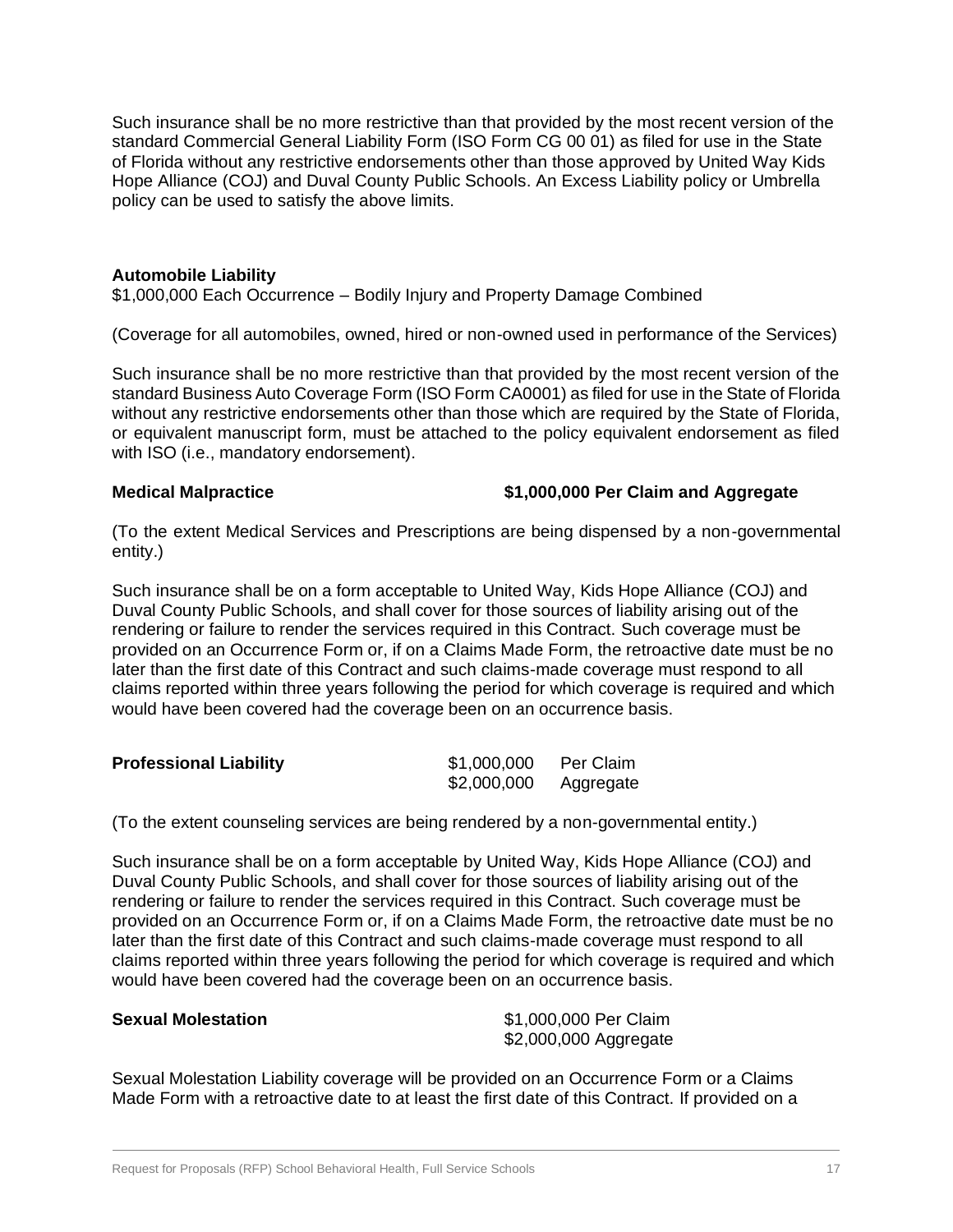Claim Made Form, the coverages must respond to all claims reported within three years following the period for which coverage is required and which would have been covered had the coverage been on an occurrence basis.

- A. Waiver of Subrogation. All required insurance policies shall be endorsed to provide for a waiver of underwriter's rights of subrogation in favor of United Way, Kids Hope Alliance (COJ), Duval County Public Schools and their respective members, officials, officers employees and agents
- B. Additional Insured: All insurance policies except Worker's Compensation, Professional Liability and AD&D shall be endorsed to name United Way, Kids Hope Alliance (COJ), Duval County Public Schools and their respective members, officials, officers, employees and agents. Additional Insured for General Liability shall be in a form no more restrictive than CG2010 and CG2037, Automobile Liability CA2048.
- C. Provider's Insurance Primary. The insurance provided by Provider for shall apply on a primary basis to, and shall not require contribution from, any other insurance or selfinsurance maintained by United Way, Kids Hope Alliance (COJ), Duval County Public Schools and their respective members, officials, officers, employees and agents.
- D. Deductible or Self-Insured Retention Provisions. All deductibles and self-insured retentions associated with coverages required for compliance with this Contract shall remain the sole and exclusive responsibility of the named insured Provider. Under no circumstances will United Way, Kids Hope Alliance (COJ), Duval County Public Schools and their respective members, officials, officers, employees and agents be responsible for paying any deductible or self-insured retentions related to this Contract.
- E. Provider's Insurance Additional Remedy. Compliance with the insurance requirements of this Contract shall not limit the liability of the Provider or its Subcontractors, employees or agents. Any remedy provided to United Way, Kids Hope Alliance (COJ), Duval County Public Schools and their respective members, officials, officers, employees and agents shall be in addition to and not in lieu of any other remedy available under this Contract or otherwise.
- F. No Waiver by City Approval/Disapproval. Neither approval by City nor failure to disapprove the insurance furnished by Provider shall relieve Provider of Provider's full responsibility to provide insurance as required under this Contract. Waiver/Estoppel. Neither approval by United Way, Kids Hope Alliance (COJ), Duval County Public Schools nor failure to disapprove the insurance furnished by Provider shall relieve Provider of Provider's full responsibility to provide insurance as required under this Contract.
- G. Certificates of Insurance. Provider shall provide United Way the Provider's Certificates of Insurance that shows the corresponding Contract Number in the Description, if known. Additional Insureds as provided above and waivers of subrogation. The certificates of insurance shall be provided to United Way's contract manager.
- H. Carrier Qualifications. The above insurance shall be written by an insurer holding a current certificate of authority pursuant to chapter 624, Florida State or a company that is declared as an approved Surplus Lines carrier under Chapter 626 Florida Statutes. Such Insurance shall be written by an insurer with an A.M. Best Rating of A- VII or better.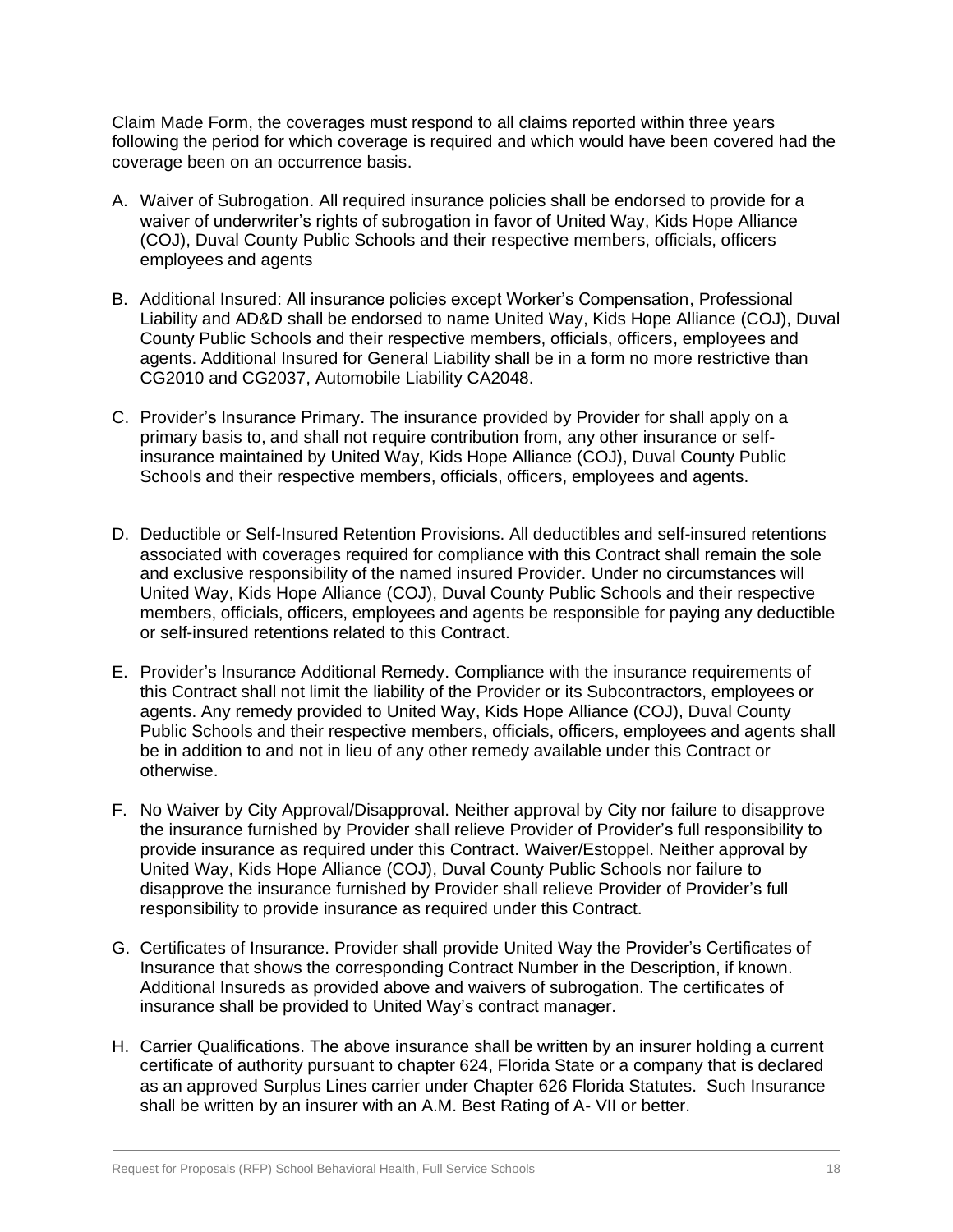- I. Notice. Provider shall provide an endorsement issued by the insurer to provide United Way, Kids Hope Alliance (COJ), Duval County Public Schools and their respective members, officials, officers, employees and agents thirty (30) days prior written notice of any change in the above insurance coverage limits or cancellation, including expiration or non-renewal. If such endorsement is not available then the Provider, as applicable, shall provide said a thirty (30) days written notice of any change in the above coverages or limits, coverage being suspended, voided, cancelled, including expiration or non-renewal.
- J. Survival. Anything to the contrary notwithstanding, the liabilities of Provider under this Contract shall survive and not be terminated, reduced or otherwise limited by any expiration or termination of insurance coverage.
- K. Additional Insurance. Depending upon the nature of any aspect of any project and its accompanying exposures and liabilities, United Way, Kids Hope Alliance (COJ), Duval County Public Schools and their respective members, officials, officers, employees and agents may reasonably require additional insurance coverages in amounts responsive to those liabilities, which may or may not require that United Way, Kids Hope Alliance (COJ), Duval County Public Schools and their respective members, officials, officers, employees and agents be named as an additional insured.
- L. Special Provisions: Prior to executing this Contract, Provider shall present this Contract to its Insurance Agent affirming: (1) That the Agent has personally reviewed the insurance requirements of this Contract, and (2) That the Agent is capable (has proper market access) to provide the coverages and limits of liability required on behalf of Provider.
- M. **Shall Provider fail to maintain required insurance; Provider will not be eligible for funds.**

**Notwithstanding any provision in this Contract to the contrary, the insurance requirements may be satisfied by certification of a valid program of self-insurance authorized pursuant to Section 768.28(16), Florida Statutes (which provisions are not expanded, altered or waived).**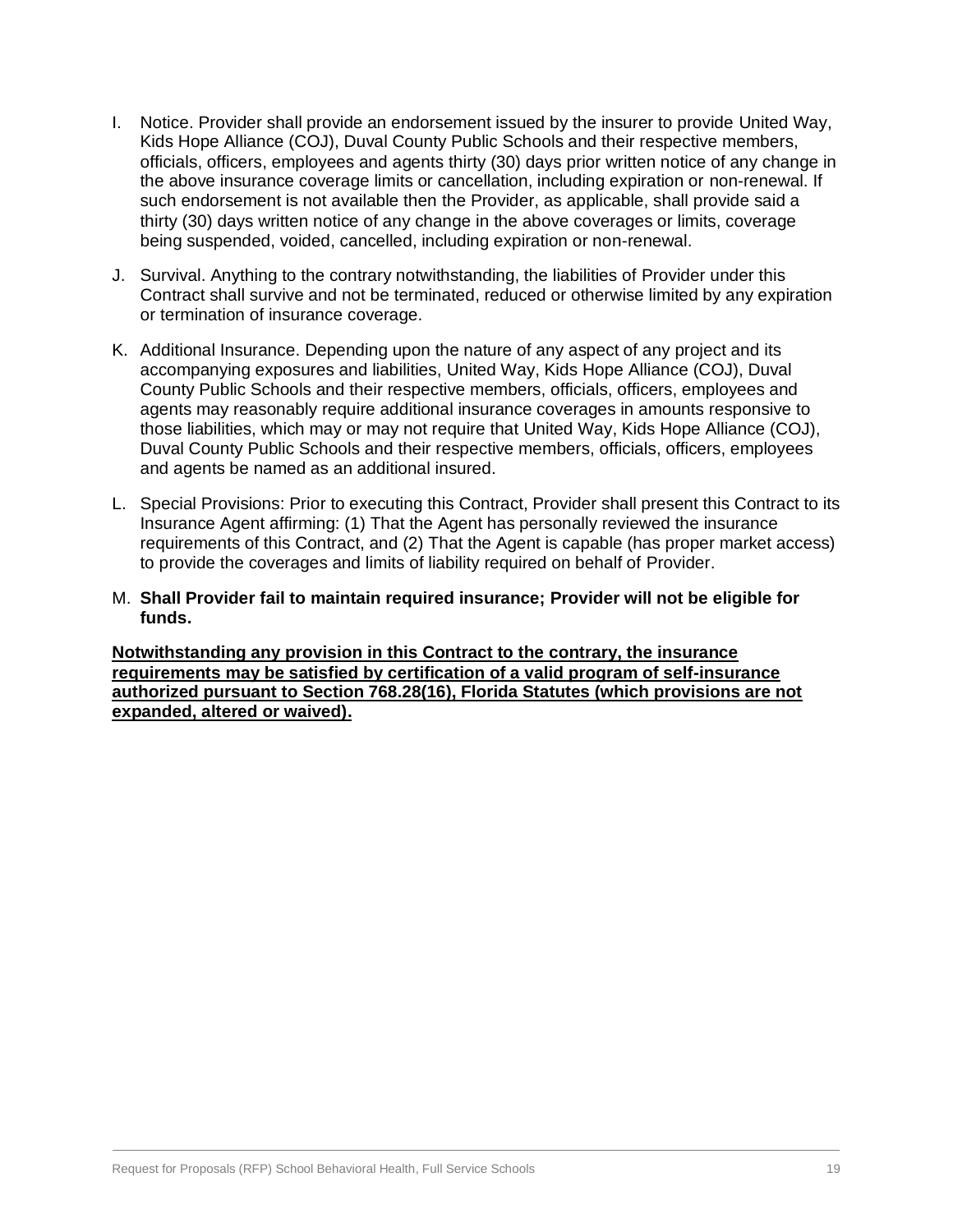## **Review and Selection Process EVALUATION OF PROPOSALS**

- 1. An Evaluation Team predetermined by United Way will review and score all proposals submitted based on the criteria stated below.
- 2. The Evaluation Team will make a recommendation for approval and award of the contract to the successful Provider(s).

#### **SELECTION CRITERIA**

The Evaluation Team will utilize the following evaluation criteria in selecting a Provider(s) to perform the services requested by the RFP.

| <b>Criteria</b>                                 | <b>Points</b> |
|-------------------------------------------------|---------------|
| <b>Provider's Experience and Capacity</b>       | 10            |
| Provider's Ability to Deliver Evidence-Based or | 10            |
| <b>Promising Practice Treatment Models</b>      |               |
| Provider's Ability to Provide Services that     | 15            |
| Adhere to System of Care Core Values            |               |
| Provider's Plan to Engage, Assess and Treat     | 25            |
| <b>Students and Families</b>                    |               |
| Provider's Staffing, Qualifications, and        | 15            |
| Supervision                                     |               |
| Program Monitoring, Evaluation, and             | 10            |
| Accountability                                  |               |
| <b>Financial Requirements</b>                   | 10            |
| Cross Program Collaboration and Community       | 5             |
| Partners                                        |               |
| <b>Total Points</b>                             | 100           |

#### **(REMAINDER OF PAGE INTENTIONALLY LEFT BLANK)**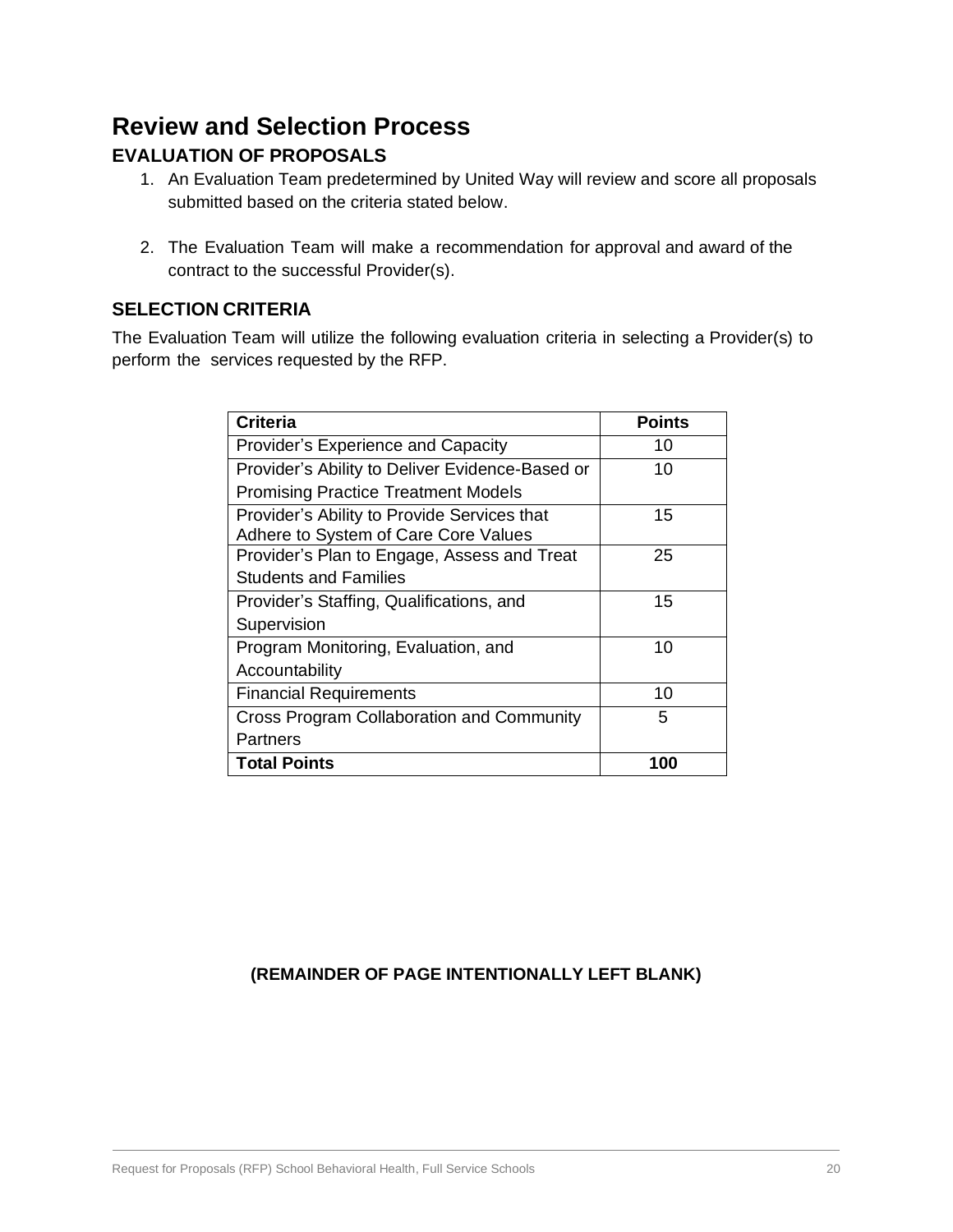## **RFP Components and Scoring**

#### **Provider Agency Experience and Capacity** *(10 points)*

- 1. Describe how your agency's mission statement supports promoting socio-emotional well-being and behavioral and mental health for children and families within a school setting.
- 2. Describe how your agency has served students and families within a school setting in the past 2-4 years. Please include both therapy and other prevention /intervention programs.
- 3. Describe how your agency has provided behavioral mental health therapy services to vulnerable, high-risk, and potentially hard-to-reach children and families.
- 4. Describe how your agency has provided home-based therapeutic services to any population. Indicate programs, as applicable.
- 5. Describe how your agency has provided virtual therapeutic services to any population (Telehealth). Indicate programs, as applicable
- 6. **List specific feeder patterns proposed to serve**. Please also describe how you researched the needs for each feeder pattern proposed to serve; what the needs are in each feeder pattern; how many students expected to serve in each feeder pattern; how your agency proposes to serve those students.

#### **Provider Agency Ability to Deliver Evidence-Based or Promising Practice Treatment Models** *(10 points)*

- 1. **Describe the evidence-based or promising practice therapy models you are proposing for each feeder pattern.** Please provide the evidence or documentation.
- 2. Describe how fidelity to the therapy model is ensured on an ongoing basis?
- 3. Describe your agency's philosophy regarding ongoing learning and evolving as research identifies best practices.

#### **Provider Agency Ability to Provide Services that Adhere to System of Care Core Values** *(15 points)*

- 1. Describe your agency's commitment to System of Care core values being family-driven, youth-guided and culturally and linguistically competent.
- 2. Provide examples of how your agency has operationalized these values.
- 3. Explain your training plan for ensuring that all staff is trained in System of Care core values of being family-driven and youth-guided
- 4. Culturally and linguistically competent: outline how your organization demonstrates cultural and linguistic responsiveness (staff diversity, bilingual capabilities, etc.)

#### **Provider Agency Plan to Engage, Assess, and Treat Students and Families** *(25 points)*

1. Describe the plan your agency plans to utilize when receiving a mental or behavioral health referral. Please include associated key staff, timelines, and assessment protocols. Address any challenges that can impact your process and the steps your agency will take to address these challenges.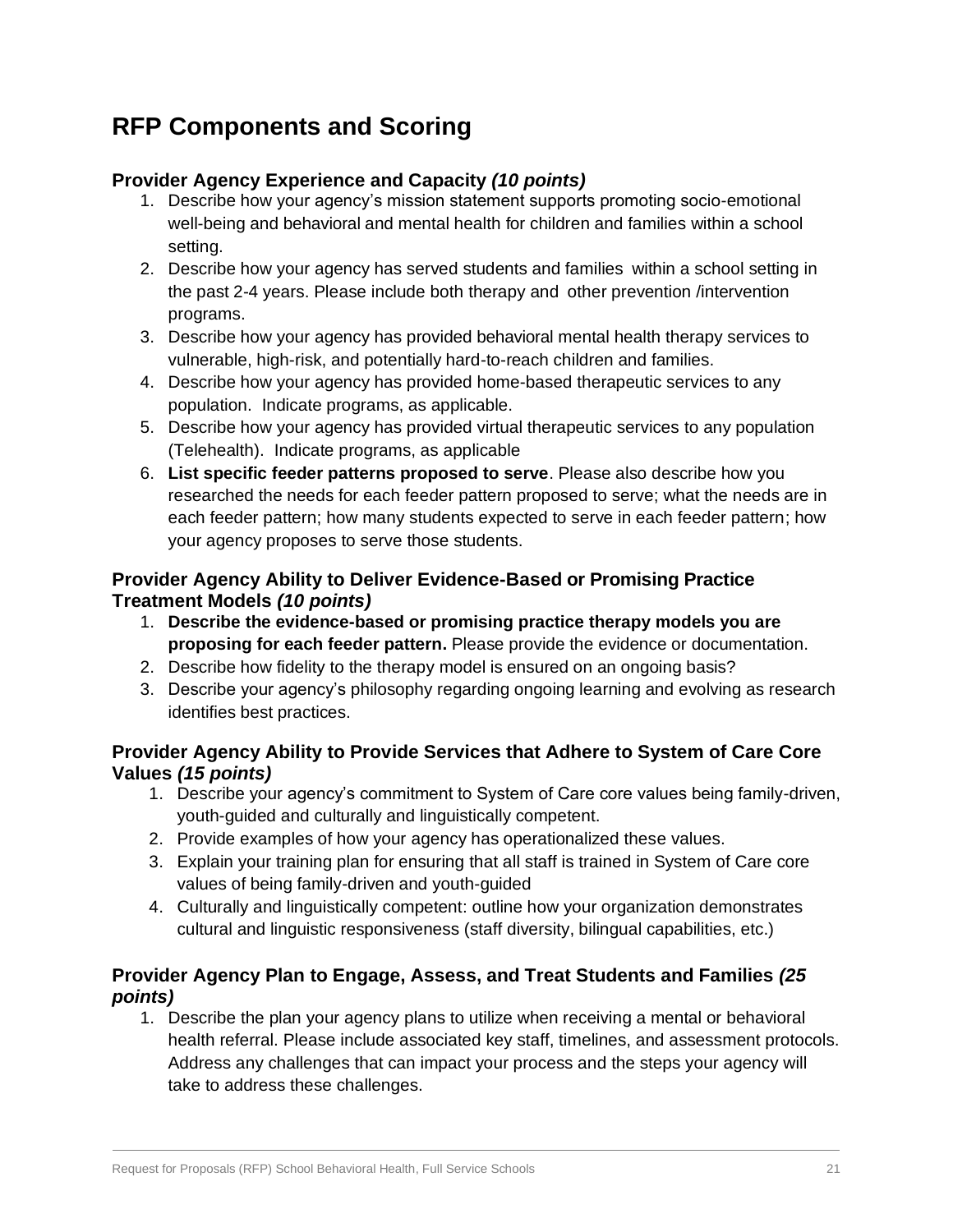- 2. Full Service Schools is intended to be a short-term, solution-focused program with six months of treatment or less. Please explain your clinical process for determining if students need services longer than 6 months.
- 3. Describe your agency's therapeutic and behavioral services approach for 1) elementary students, 2) middle school students, and 3) high school students.
- 4. How do you propose to promote the engagement of students, families and teachers in therapy services? Please address any challenges that can impact continued student engagement in therapy and the steps your agency will take to address these challenges.
- 5. Describe the types of group therapy your agency proposes.
- 6. Services are expected to continue throughout the summer even when school is not in session. Please describe how your agency plans to ensure continuation of services throughout the summer.

#### **Provider Agency Staffing, Qualifications** *(15 points)*

- 1. **Describe the staffing pattern your agency proposes for providing mental and behavioral health therapy in the proposed feeder pattern(s). Please include job descriptions with minimum preferred qualifications and resumes for supervisory and all relevant personnel.**
- 2. Describe how you will recruit qualified staff. How will you ensure staff are diverse, bilingual, culturally responsive, and reflect the communities that will be served by the Full Service Schools program?
- 3. What is the rate of staff turnover of your direct service staff? What is your plan to improve employee retention?
- 4. How do you promote a positive staff climate?

#### **Provider Program Monitoring, Evaluation and Accountability** *(10 points)*

- 1. How does your agency currently evaluate client progress?
- 2. Describe how you use data to guide decisions in your agency's daily operations. What data points does your agency collect? What data points does the agency intend to collect in this model?
- 3. Therapists are expected to maintain caseloads of at least 30 students. How will you ensure that your staff is maintaining caseloads at these levels?
- 4. Describe how your agency will ensure your staff's ability to deliver quality services. Describe your agency's quality improvement process.
- 5. Describe your agency's process to provide clinical supervision.

### **Financial Requirements (***10 points)*

- 1. **Please provide a budget and budget narrative and describe in detail how you arrived at this budget, including staffing patterns and the number of students your agency proposes to serve in each proposed Full Service Schools pattern**. Providers should provide a separate budget and narrative for each proposed feeder pattern and include ALL revenue sources. A budget form will be provided through Foundant, our online grants portal (see access instructions to the Foundant portal in the following section entitled "RFP Process").
- 2. In addition to Medicaid, how many payer sources do you contract with?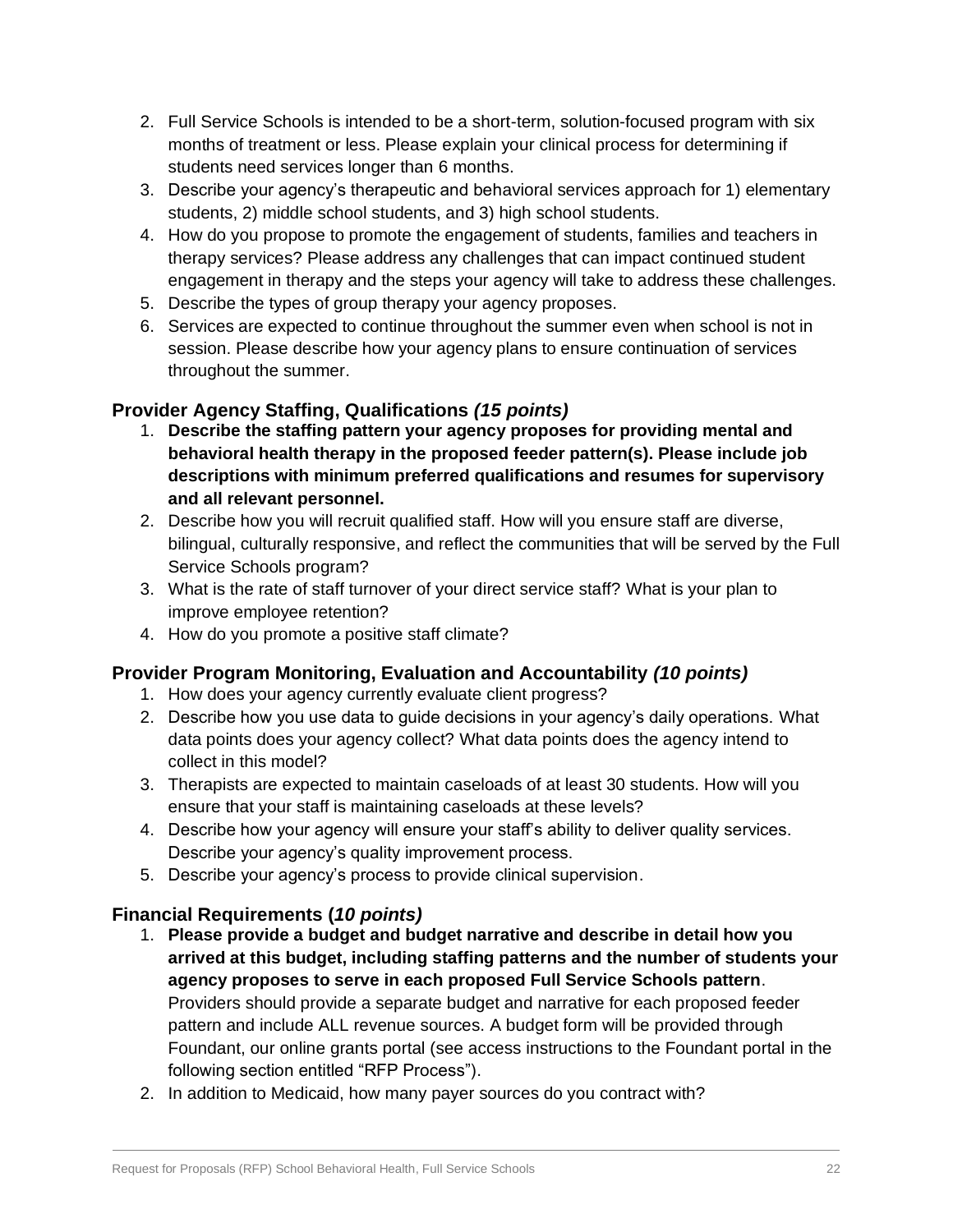3. Describe how your agency will manage the reimbursements for students who have thirdparty insurance. Include in your descriptions how your agency will manage students who cannot afford third-party insurance co-pays.

#### **Provider Cross Program Collaboration and Community Partners** *(5 points)*

1. Describe any collaboration among community organizations your agency currently engages in or proposes to enhance services to Full Service Schools. Describe how these proposed collaborations demonstrate systemic opportunities for sharing services and data, and add value to the proposed programming structure, such as referral sources and follow-up for needed services which are not provided directly by the Provider. Include a letter of support from each partner mentioned.

## **RFP Process**

#### **INFORMATION SESSIONS**

#### **Interested in learning more? Attend an information session.**

United Way will host two informational sessions in March to explain the RFP process and answer any questions you may have. Please participate in one of the upcoming virtual Zoom sessions on:

- 1. March 11, 2022 9:00 10:00 a.m. EST **[Register Here](https://us02web.zoom.us/meeting/register/tZUtc-CgqDIuEtwaZHAL5jNFrp4OONKCQ7Hn)**
- 2. March 15, 2022 3:00 4:00 p.m. EST **[Register Here](https://us02web.zoom.us/meeting/register/tZUuc-qrrz8tHNYraITzdAy5TdT0OHRbplhE)**

#### **ACCEPTANCE OF PROPOSALS**

**[All proposals must be submitted using United Way's online grants portal, Foundant.](https://www.grantinterface.com/Home/Logon?urlkey=uwnefl)  [Click to access.](https://www.grantinterface.com/Home/Logon?urlkey=uwnefl)**

#### **Applying with Foundant:**

- 1. Please **[click here](https://www.grantinterface.com/Home/Logon?urlkey=uwnefl)** to access the United Way Foundant website.
- 2. Take a moment to review the brief Video Tutorials.
- 3. Click on Create a New Account and set up your provider profile, or log in with your password if you have previously established your provider profile.
- 4. Once your profile is completed you will see your provider's dashboard.
- 5. To see the available grant applications, click on the Apply button at the top of your dashboard.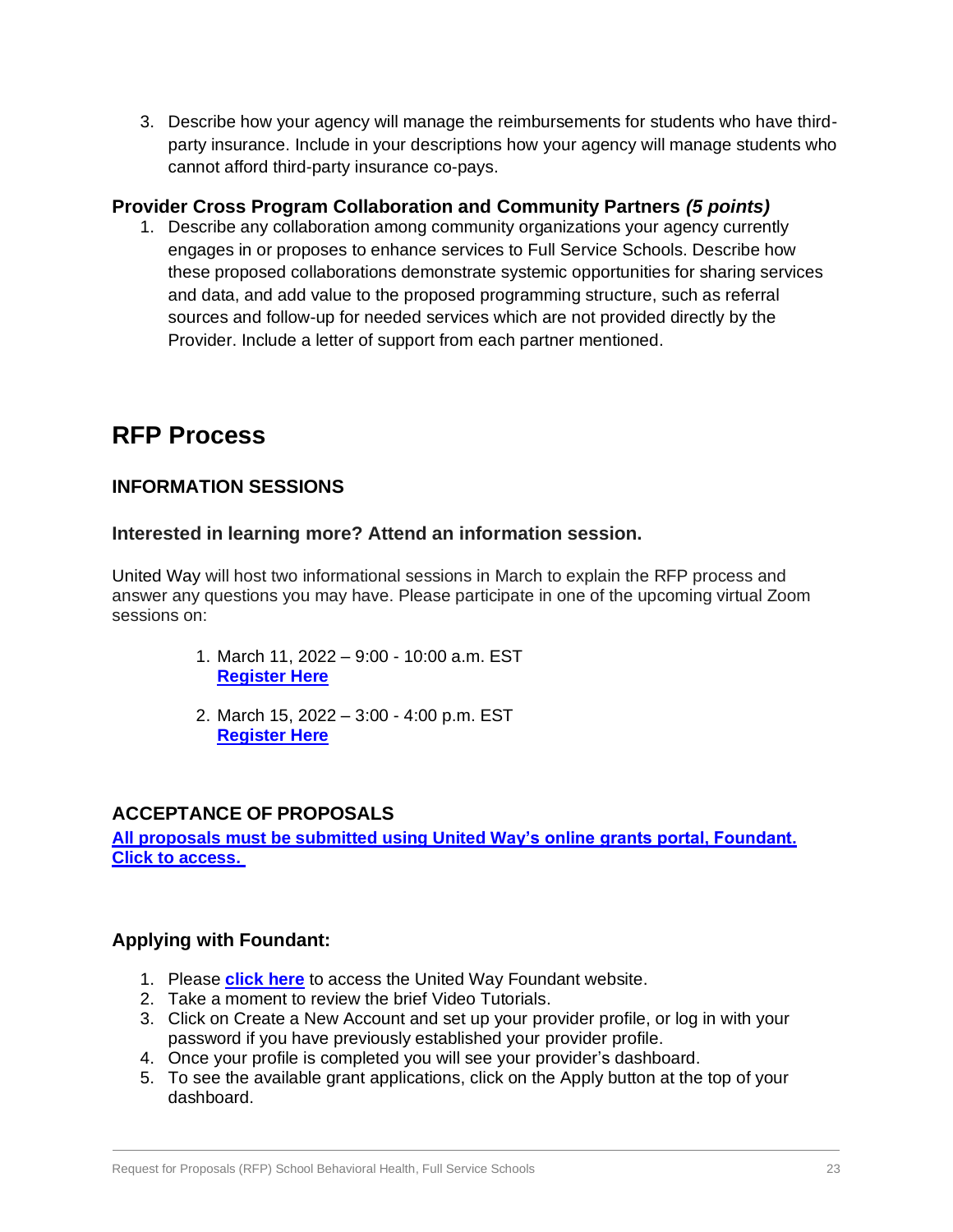- 6. Select the Mental and Behavioral Health grant by clicking the blue Apply button at the top right corner. **You must submit an individual application for each feeder pattern you wish to apply for.**
- 7. After you submit your application, you will receive an email confirming that your application has been submitted successfully.
- 8. Please be certain to bookmark this web page and make a note of your password.

**The deadline to submit the application is March 31, 2022, at 5 p.m. EST. Proposals will be reviewed and qualified applicants will be notified no later than May 6, 2022.**

## **RFP Final Steps**

#### **LIST OF REQUIRED SUPPLEMENTAL MATERIALS**

The following items are required and should be included as attachments in the Provider's online application:

- (a) A copy of the most recent (2020) annual audit report prepared by an independent certified public accountant licensed in the state of Florida**\***
- (b) IRS Form 990 or 990-EZ, if applicable
- (c) Proof of Medicaid Enrollment
- (d) Certificate of Insurance

#### **(REMAINDER OF PAGE INTENTIONALLY LEFT BLANK)**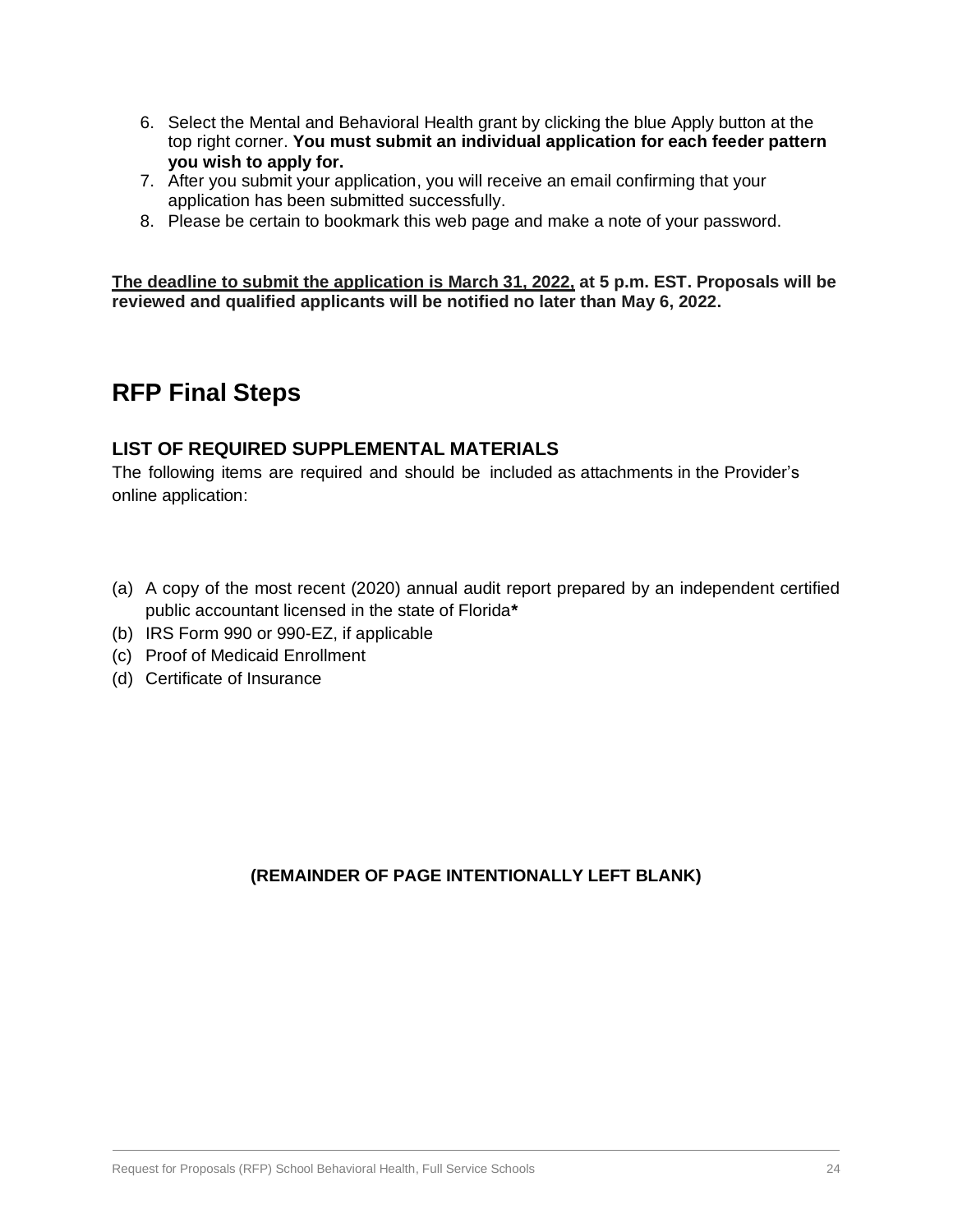## **Exhibit 1 FUNDING AMOUNTS**

| <b>Full Service School Hub</b>                             | <b>Total Funding</b><br><b>Amount Per Hub</b> | <b>FSS Minimum</b><br><b>Required</b><br><b>Clinical Staff</b> | <b>Medicaid</b><br><b>Density</b> |
|------------------------------------------------------------|-----------------------------------------------|----------------------------------------------------------------|-----------------------------------|
| Arlington Family Resource Center                           | \$595,000                                     | 10                                                             | Moderate                          |
| <b>Beaches Family Resource Center</b>                      | \$668,643                                     | 11                                                             | Low                               |
| <b>Englewood Family Resource Center</b>                    | \$600,000                                     | 11                                                             | Moderate                          |
| <b>Greater Springfield Family Resource</b><br>Center       | \$740,000                                     | 13                                                             | Moderate/High                     |
| Historic James W. Johnson Family<br><b>Resource Center</b> | \$790,000                                     | 14                                                             | High                              |
| <b>Ribault Family Resource Center</b>                      | \$470,000                                     | $12 \overline{ }$                                              | High                              |
| Sandalwood Family Resource Center                          | \$759,357                                     | 14                                                             | Low                               |
| <b>Westside Family Resource Center</b>                     | \$910,000                                     | 16                                                             | High                              |

**It is expected that Providers will identify additional resources in the form of Medicaid billing, private insurance billing, interns, partnerships, etc. to contribute to the successful implementation of services included in the RFP. Providers will be expected to describe how they will operationalize these additional resources into their service delivery.**

Medicaid eligibility, past referral/consent data, and PLUS School designations were utilized in determining funding amounts.

#### **(REMAINDER OF PAGE INTENTIONALLY LEFT BLANK)**